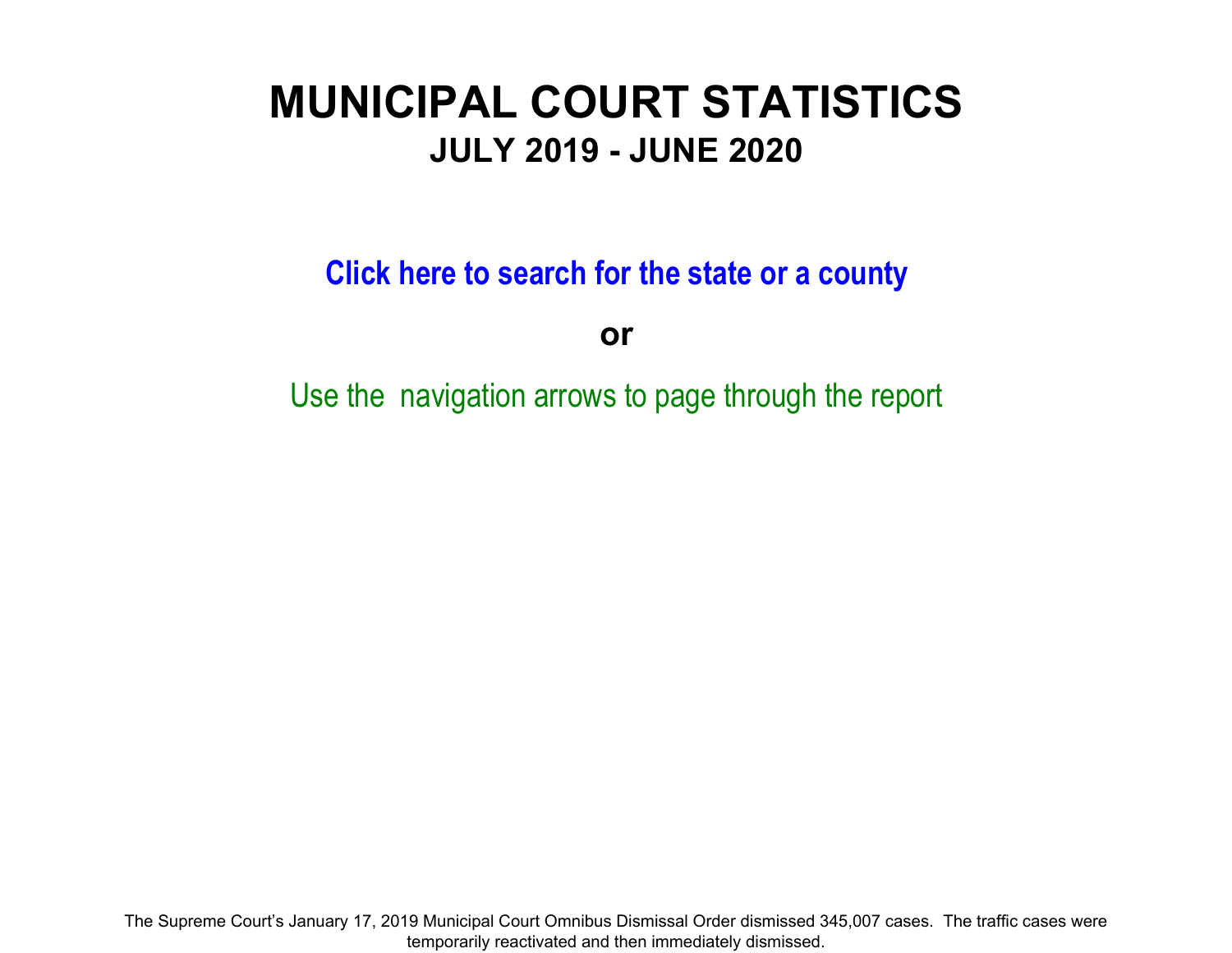# **MUNICIPAL COURT STATISTICS JULY 2019 - JUNE 2020 STATE**

|                                  |                | D.P. &     | <b>Other</b> | <b>Criminal</b> |          | <b>Traffic</b> |           | <b>Traffic</b> | Grand        |
|----------------------------------|----------------|------------|--------------|-----------------|----------|----------------|-----------|----------------|--------------|
|                                  | Indictables    | P.D.P.     | Criminal     | <b>Total</b>    | D.W.I.   | (moving)       | Parking   | <b>Total</b>   | <b>Total</b> |
| Filings                          |                |            |              |                 |          |                |           |                |              |
| July 2018 - June 2019            | 179,911        | 469,779    | 230,504      | 880,194         | 29,638   | 2,833,712      | 2,879,847 | 5,743,197      | 6,623,391    |
| July 2019 - June 2020            | 160,168        | 433,387    | 183,790      | 777,345         | 23,832   | 1,900,333      | 2,304,897 | 4,229,062      | 5,006,407    |
| % Change                         | $-11%$         | $-8%$      | $-20%$       | $-12%$          | $-20%$   | $-33%$         | $-20%$    | $-26%$         | $-24%$       |
| <b>Resolutions</b>               |                |            |              |                 |          |                |           |                |              |
| July 2018 - June 2019            | 176,389        | 395,288    | 329,060      | 900,737         | 29,367   | 2,813,223      | 3,219,848 | 6,062,438      | 6,963,175    |
| July 2019 - June 2020            | 157,503        | 315.370    | 186.095      | 658,968         | 22,714   | 1,857,112      | 2,282,335 | 4,162,161      | 4,821,129    |
| % Change                         | $-11%$         | $-20%$     | $-43%$       | $-27%$          | $-23%$   | $-34%$         | $-29%$    | $-31%$         | $-31%$       |
| <b>Clearance</b>                 |                |            |              |                 |          |                |           |                |              |
| July 2018 - June 2019            | $-3,522$       | $-74,491$  | 98,556       | 20,543          | $-271$   | $-20,489$      | 340,001   | 319,241        | 339,784      |
| July 2019 - June 2020            | $-2,665$       | $-118,017$ | 2,305        | $-118,377$      | $-1,118$ | $-43,221$      | $-22,562$ | $-66,901$      | $-185,278$   |
| <b>Clearance Percent</b>         |                |            |              |                 |          |                |           |                |              |
| July 2018 - June 2019            | 98%            | 84%        | 143%         | 102%            | 99%      | 99%            | 112%      | 106%           | 105%         |
| July 2019 - June 2020            | 98%            | 73%        | 101%         | 85%             | 95%      | 98%            | 99%       | 98%            | 96%          |
| <b>Backlog</b>                   |                |            |              |                 |          |                |           |                |              |
| <b>June 2019</b>                 | 273            | 47,061     | 29,658       | 76,992          | 5,734    | 100,790        | 118,751   | 225,275        | 302,267      |
| <b>June 2020</b>                 | 334            | 87,568     | 46,935       | 134,837         | 8,843    | 257,081        | 240,464   | 506,388        | 641,225      |
| % Change                         | 22%            | 86%        | 58%          | 75%             | 54%      | 155%           | 102%      | 125%           | 112%         |
| <b>Backlog/100 Mthly Filings</b> |                |            |              |                 |          |                |           |                |              |
| June 2019                        | $\overline{2}$ | 120        | 154          | 105             | 232      | 43             | 49        | 47             | 55           |
| <b>June 2020</b>                 | 3              | 242        | 306          | 208             | 445      | 162            | 125       | 144            | 154          |
| % Change                         | 37%            | 102%       | 98%          | 98%             | 92%      | 280%           | 153%      | 205%           | 181%         |
| <b>Backlog Percent</b>           |                |            |              |                 |          |                |           |                |              |
| <b>June 2019</b>                 | 21%            | 61%        | 57%          | 59%             | 62%      | 31%            | 33%       | 33%            | 37%          |
| <b>June 2020</b>                 | 42%            | 81%        | 73%          | 78%             | 83%      | 70%            | 62%       | 67%            | 69%          |
| <b>Active Pending</b>            |                |            |              |                 |          |                |           |                |              |
| June 2019                        | 1,271          | 76,976     | 51,751       | 129,998         | 9,290    | 321,452        | 360,454   | 691,196        | 821,194      |
| <b>June 2020</b>                 | 792            | 108,333    | 64,215       | 173,340         | 10,668   | 365,935        | 384,858   | 761,461        | 934,801      |
| % Change                         | $-38%$         | 41%        | 24%          | 33%             | 15%      | 14%            | 7%        | 10%            | 14%          |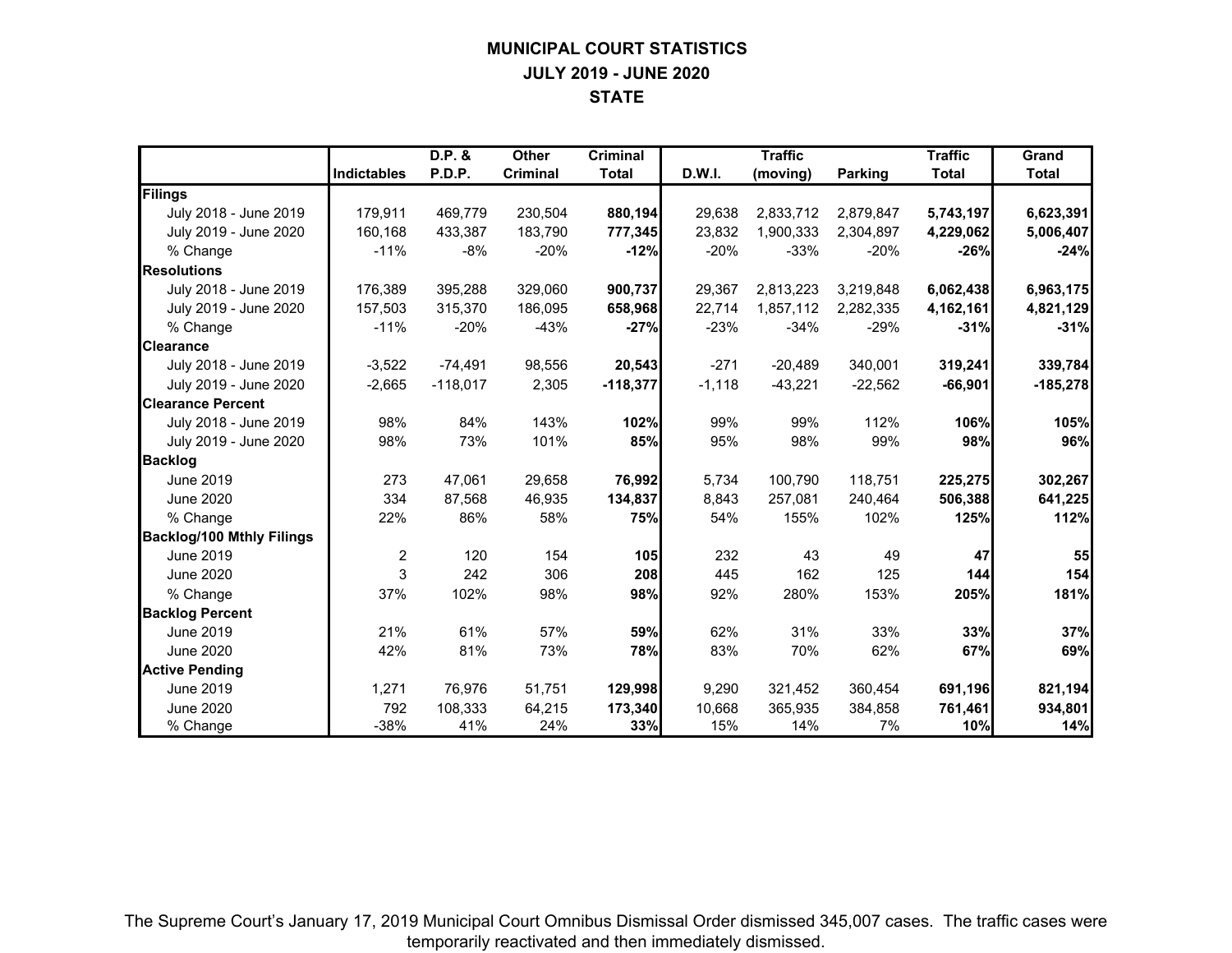# **MUNICIPAL COURT STATISTICSJULY 2019 - JUNE 2020ATLANTIC COUNTY**

|                                  |                    | D.P. &   | Other           | <b>Criminal</b> |        | <b>Traffic</b> |                | <b>Traffic</b> | Grand        |
|----------------------------------|--------------------|----------|-----------------|-----------------|--------|----------------|----------------|----------------|--------------|
|                                  | <b>Indictables</b> | P.D.P.   | <b>Criminal</b> | <b>Total</b>    | D.W.I. | (moving)       | <b>Parking</b> | <b>Total</b>   | <b>Total</b> |
| Filings                          |                    |          |                 |                 |        |                |                |                |              |
| July 2018 - June 2019            | 9,164              | 21,725   | 4,805           | 35,694          | 1,762  | 98,346         | 28,308         | 128,416        | 164,110      |
| July 2019 - June 2020            | 8,893              | 19,475   | 3,722           | 32,090          | 1,422  | 67,295         | 23,142         | 91,859         | 123,949      |
| % Change                         | $-3%$              | $-10%$   | $-23%$          | $-10%$          | $-19%$ | $-32%$         | $-18%$         | $-28%$         | $-24%$       |
| <b>Resolutions</b>               |                    |          |                 |                 |        |                |                |                |              |
| July 2018 - June 2019            | 9,011              | 20,286   | 8,337           | 37,634          | 1,729  | 97,044         | 35,358         | 134,131        | 171,765      |
| July 2019 - June 2020            | 8,736              | 16,014   | 3,669           | 28,419          | 1,376  | 64,791         | 22,499         | 88,666         | 117,085      |
| % Change                         | $-3%$              | $-21%$   | -56%            | $-24%$          | $-20%$ | $-33%$         | $-36%$         | $-34%$         | $-32%$       |
| <b>Clearance</b>                 |                    |          |                 |                 |        |                |                |                |              |
| July 2018 - June 2019            | $-153$             | $-1,439$ | 3,532           | 1,940           | $-33$  | $-1,302$       | 7,050          | 5,715          | 7,655        |
| July 2019 - June 2020            | $-157$             | $-3,461$ | $-53$           | $-3,671$        | $-46$  | $-2,504$       | $-643$         | $-3,193$       | $-6,864$     |
| <b>Clearance Percent</b>         |                    |          |                 |                 |        |                |                |                |              |
| July 2018 - June 2019            | 98%                | 93%      | 174%            | 105%            | 98%    | 99%            | 125%           | 104%           | 105%         |
| July 2019 - June 2020            | 98%                | 82%      | 99%             | 89%             | 97%    | 96%            | 97%            | 97%            | 94%          |
| <b>Backlog</b>                   |                    |          |                 |                 |        |                |                |                |              |
| <b>June 2019</b>                 | 5                  | 2,200    | 252             | 2,457           | 227    | 3,244          | 690            | 4,161          | 6,618        |
| <b>June 2020</b>                 | 11                 | 4,851    | 777             | 5,639           | 397    | 8,607          | 2,262          | 11,266         | 16,905       |
| % Change                         | 120%               | 121%     | 208%            | 130%            | 75%    | 165%           | 228%           | 171%           | 155%         |
| <b>Backlog/100 Mthly Filings</b> |                    |          |                 |                 |        |                |                |                |              |
| June 2019                        | 1                  | 122      | 63              | 83              | 155    | 40             | 29             | 39             | 48           |
| <b>June 2020</b>                 | 1                  | 299      | 251             | 211             | 335    | 153            | 117            | 147            | 164          |
| % Change                         | 127%               | 146%     | 298%            | 155%            | 117%   | 288%           | 301%           | 279%           | 238%         |
| <b>Backlog Percent</b>           |                    |          |                 |                 |        |                |                |                |              |
| <b>June 2019</b>                 | 14%                | 55%      | 41%             | 53%             | 50%    | 33%            | 21%            | 30%            | 36%          |
| <b>June 2020</b>                 | 35%                | 83%      | 68%             | 80%             | 76%    | 68%            | 59%            | 66%            | 70%          |
| <b>Active Pending</b>            |                    |          |                 |                 |        |                |                |                |              |
| June 2019                        | 37                 | 3,964    | 609             | 4,610           | 450    | 9,955          | 3,268          | 13,673         | 18,283       |
| <b>June 2020</b>                 | 31                 | 5,843    | 1,146           | 7,020           | 519    | 12,630         | 3,866          | 17,015         | 24,035       |
| % Change                         | $-16%$             | 47%      | 88%             | 52%             | 15%    | 27%            | 18%            | 24%            | 31%          |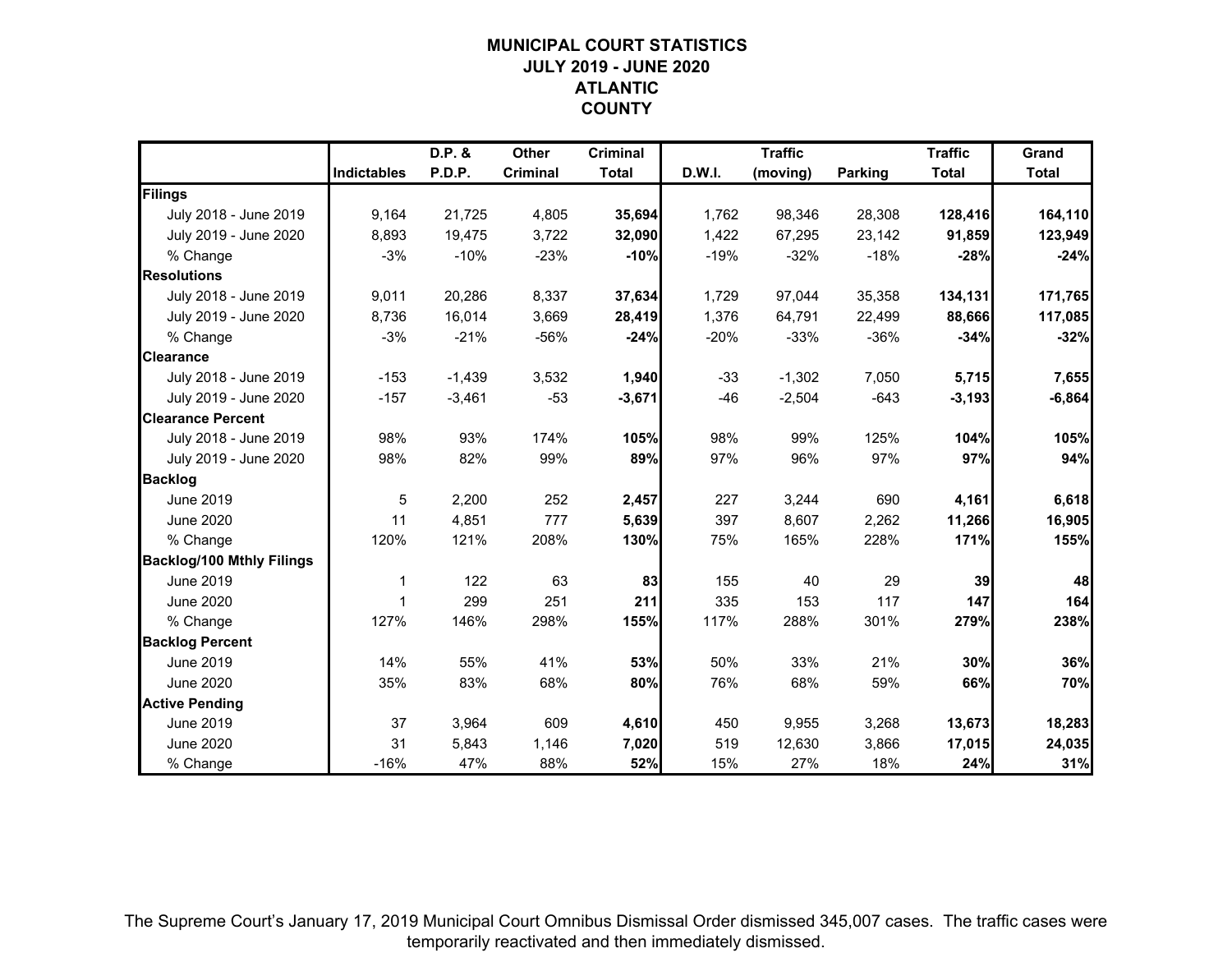# **MUNICIPAL COURT STATISTICSJULY 2019 - JUNE 2020BERGENCOUNTY**

|                                  |                    | D.P. &    | Other           | <b>Criminal</b> |        | <b>Traffic</b> |                | <b>Traffic</b> | Grand        |
|----------------------------------|--------------------|-----------|-----------------|-----------------|--------|----------------|----------------|----------------|--------------|
|                                  | <b>Indictables</b> | P.D.P.    | <b>Criminal</b> | <b>Total</b>    | D.W.I. | (moving)       | <b>Parking</b> | <b>Total</b>   | <b>Total</b> |
| Filings                          |                    |           |                 |                 |        |                |                |                |              |
| July 2018 - June 2019            | 8,807              | 47,994    | 12,495          | 69,296          | 2,133  | 253,982        | 305,921        | 562,036        | 631,332      |
| July 2019 - June 2020            | 7.240              | 46.440    | 9,688           | 63,368          | 1,738  | 190,308        | 241,968        | 434,014        | 497,382      |
| % Change                         | $-18%$             | $-3%$     | $-22%$          | $-9%$           | $-19%$ | $-25%$         | $-21%$         | $-23%$         | $-21%$       |
| <b>Resolutions</b>               |                    |           |                 |                 |        |                |                |                |              |
| July 2018 - June 2019            | 8,153              | 27,712    | 15,923          | 51,788          | 2,255  | 255,310        | 319,048        | 576,613        | 628,401      |
| July 2019 - June 2020            | 6,843              | 22,806    | 10,050          | 39,699          | 1,622  | 189,163        | 246,006        | 436,791        | 476,490      |
| % Change                         | $-16%$             | $-18%$    | $-37%$          | $-23%$          | $-28%$ | $-26%$         | $-23%$         | $-24%$         | $-24%$       |
| <b>Clearance</b>                 |                    |           |                 |                 |        |                |                |                |              |
| July 2018 - June 2019            | $-654$             | $-20,282$ | 3,428           | $-17,508$       | 122    | 1,328          | 13,127         | 14,577         | $-2,931$     |
| July 2019 - June 2020            | $-397$             | $-23,634$ | 362             | $-23,669$       | $-116$ | $-1,145$       | 4,038          | 2,777          | $-20,892$    |
| <b>Clearance Percent</b>         |                    |           |                 |                 |        |                |                |                |              |
| July 2018 - June 2019            | 93%                | 58%       | 127%            | 75%             | 106%   | 101%           | 104%           | 103%           | 100%         |
| July 2019 - June 2020            | 95%                | 49%       | 104%            | 63%             | 93%    | 99%            | 102%           | 101%           | 96%          |
| <b>Backlog</b>                   |                    |           |                 |                 |        |                |                |                |              |
| <b>June 2019</b>                 | 63                 | 5,138     | 2,457           | 7,658           | 364    | 10,961         | 29,825         | 41,150         | 48,808       |
| <b>June 2020</b>                 | 78                 | 7,841     | 3,223           | 11,142          | 652    | 27,880         | 35,438         | 63,970         | 75,112       |
| % Change                         | 24%                | 53%       | 31%             | 45%             | 79%    | 154%           | 19%            | 55%            | 54%          |
| <b>Backlog/100 Mthly Filings</b> |                    |           |                 |                 |        |                |                |                |              |
| June 2019                        | 9                  | 128       | 236             | $133$           | 205    | 52             | 117            | 88             | 93           |
| <b>June 2020</b>                 | 13                 | 203       | 399             | 211             | 450    | 176            | 176            | 177            | 181          |
| % Change                         | 51%                | 58%       | 69%             | 59%             | 120%   | 239%           | 50%            | 101%           | 95%          |
| <b>Backlog Percent</b>           |                    |           |                 |                 |        |                |                |                |              |
| <b>June 2019</b>                 | 29%                | 72%       | 72%             | 71%             | 59%    | 35%            | 56%            | 48%            | 51%          |
| <b>June 2020</b>                 | 80%                | 87%       | 82%             | 85%             | 86%    | 83%            | 75%            | 78%            | 79%          |
| <b>Active Pending</b>            |                    |           |                 |                 |        |                |                |                |              |
| June 2019                        | 220                | 7,183     | 3,422           | 10,825          | 617    | 31,637         | 53,085         | 85,339         | 96,164       |
| <b>June 2020</b>                 | 98                 | 9,041     | 3,950           | 13,089          | 760    | 33,476         | 47,401         | 81,637         | 94,726       |
| % Change                         | $-55%$             | 26%       | 15%             | 21%             | 23%    | 6%             | $-11%$         | $-4%$          | $-1%$        |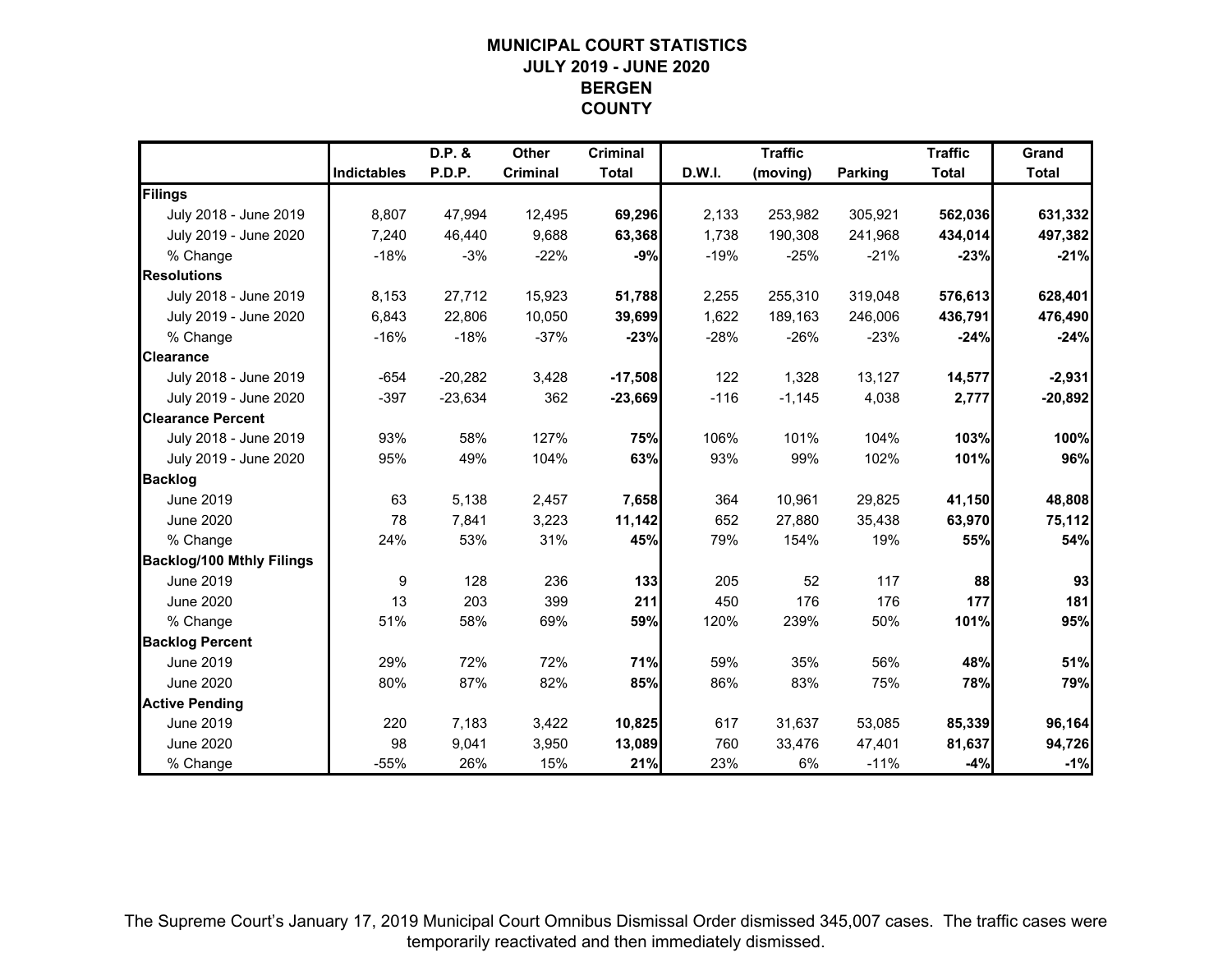# **MUNICIPAL COURT STATISTICSJULY 2019 - JUNE 2020BURLINGTON COUNTY**

|                                  |                    | D.P. &   | Other           | <b>Criminal</b> |        | <b>Traffic</b> |                | <b>Traffic</b> | Grand        |
|----------------------------------|--------------------|----------|-----------------|-----------------|--------|----------------|----------------|----------------|--------------|
|                                  | <b>Indictables</b> | P.D.P.   | <b>Criminal</b> | <b>Total</b>    | D.W.I. | (moving)       | <b>Parking</b> | <b>Total</b>   | <b>Total</b> |
| Filings                          |                    |          |                 |                 |        |                |                |                |              |
| July 2018 - June 2019            | 8,145              | 20,882   | 9,201           | 38,228          | 1,931  | 191,137        | 9,822          | 202,890        | 241,118      |
| July 2019 - June 2020            | 7,203              | 17,924   | 6,857           | 31,984          | 1,542  | 122,242        | 6,903          | 130,687        | 162,671      |
| % Change                         | $-12%$             | $-14%$   | $-25%$          | $-16%$          | $-20%$ | $-36%$         | $-30%$         | $-36%$         | $-33%$       |
| <b>Resolutions</b>               |                    |          |                 |                 |        |                |                |                |              |
| July 2018 - June 2019            | 8,024              | 21,684   | 13,340          | 43,048          | 1,927  | 190,750        | 10,843         | 203,520        | 246,568      |
| July 2019 - June 2020            | 7,198              | 15,696   | 9,644           | 32,538          | 1,616  | 121,347        | 7,529          | 130,492        | 163,030      |
| % Change                         | $-10%$             | $-28%$   | $-28%$          | $-24%$          | $-16%$ | $-36%$         | $-31%$         | $-36%$         | $-34%$       |
| <b>Clearance</b>                 |                    |          |                 |                 |        |                |                |                |              |
| July 2018 - June 2019            | $-121$             | 802      | 4,139           | 4,820           | $-4$   | $-387$         | 1,021          | 630            | 5,450        |
| July 2019 - June 2020            | $-5$               | $-2,228$ | 2,787           | 554             | 74     | $-895$         | 626            | $-195$         | 359          |
| <b>Clearance Percent</b>         |                    |          |                 |                 |        |                |                |                |              |
| July 2018 - June 2019            | 99%                | 104%     | 145%            | 113%            | 100%   | 100%           | 110%           | 100%           | 102%         |
| July 2019 - June 2020            | 100%               | 88%      | 141%            | 102%            | 105%   | 99%            | 109%           | 100%           | 100%         |
| <b>Backlog</b>                   |                    |          |                 |                 |        |                |                |                |              |
| <b>June 2019</b>                 | 5                  | 2,304    | 1,588           | 3,897           | 451    | 4,830          | 426            | 5,707          | 9,604        |
| <b>June 2020</b>                 | 14                 | 4,105    | 2,274           | 6,393           | 514    | 11,966         | 691            | 13,171         | 19,564       |
| % Change                         | 180%               | 78%      | 43%             | 64%             | 14%    | 148%           | 62%            | 131%           | 104%         |
| <b>Backlog/100 Mthly Filings</b> |                    |          |                 |                 |        |                |                |                |              |
| June 2019                        | 1                  | 132      | 207             | 122             | 280    | 30             | 52             | 34             | 48           |
| <b>June 2020</b>                 | 2                  | 275      | 398             | 240             | 400    | 117            | 120            | $121$          | 144          |
| % Change                         | 217%               | 108%     | 92%             | 96%             | 43%    | 287%           | 131%           | 258%           | 202%         |
| <b>Backlog Percent</b>           |                    |          |                 |                 |        |                |                |                |              |
| <b>June 2019</b>                 | 11%                | 56%      | 68%             | 60%             | 64%    | 28%            | 35%            | 30%            | 38%          |
| <b>June 2020</b>                 | 54%                | 77%      | 86%             | 80%             | 83%    | 70%            | 85%            | 72%            | 74%          |
| <b>Active Pending</b>            |                    |          |                 |                 |        |                |                |                |              |
| June 2019                        | 44                 | 4,092    | 2,346           | 6,482           | 704    | 16,963         | 1,222          | 18,889         | 25,371       |
| <b>June 2020</b>                 | 26                 | 5,341    | 2,652           | 8,019           | 621    | 16,979         | 816            | 18,416         | 26,435       |
| % Change                         | $-41%$             | 31%      | 13%             | 24%             | $-12%$ | 0%             | $-33%$         | $-3%$          | 4%           |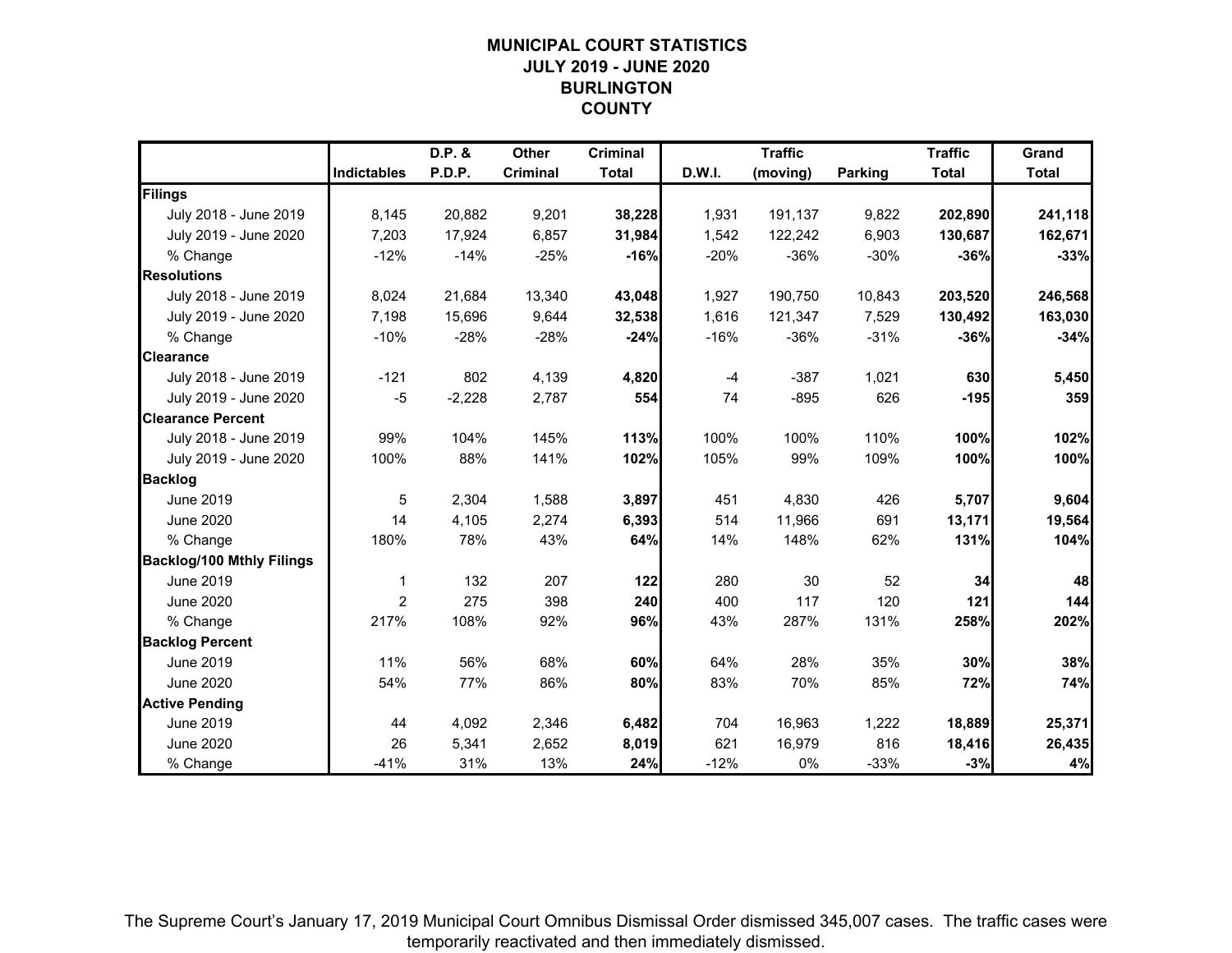# **MUNICIPAL COURT STATISTICSJULY 2019 - JUNE 2020CAMDENCOUNTY**

|                                  |                    | D.P. &   | <b>Other</b>    | <b>Criminal</b> |        | <b>Traffic</b> |         | <b>Traffic</b> | Grand        |
|----------------------------------|--------------------|----------|-----------------|-----------------|--------|----------------|---------|----------------|--------------|
|                                  | <b>Indictables</b> | P.D.P.   | <b>Criminal</b> | <b>Total</b>    | D.W.I. | (moving)       | Parking | <b>Total</b>   | <b>Total</b> |
| Filings                          |                    |          |                 |                 |        |                |         |                |              |
| July 2018 - June 2019            | 16.937             | 48,559   | 14.772          | 80,268          | 2,411  | 199,457        | 53.764  | 255,632        | 335,900      |
| July 2019 - June 2020            | 14,994             | 43,132   | 11,023          | 69,149          | 1,830  | 130,263        | 44,078  | 176,171        | 245,320      |
| % Change                         | $-11%$             | $-11%$   | $-25%$          | $-14%$          | $-24%$ | $-35%$         | $-18%$  | $-31%$         | $-27%$       |
| <b>Resolutions</b>               |                    |          |                 |                 |        |                |         |                |              |
| July 2018 - June 2019            | 16,603             | 52,214   | 33,712          | 102,529         | 2,489  | 200,815        | 53,591  | 256,895        | 359,424      |
| July 2019 - June 2020            | 14,734             | 39,058   | 15,656          | 69,448          | 1,710  | 122,312        | 45,021  | 169,043        | 238,491      |
| % Change                         | $-11%$             | $-25%$   | $-54%$          | $-32%$          | $-31%$ | $-39%$         | $-16%$  | $-34%$         | $-34%$       |
| <b>Clearance</b>                 |                    |          |                 |                 |        |                |         |                |              |
| July 2018 - June 2019            | $-334$             | 3,655    | 18,940          | 22,261          | 78     | 1,358          | $-173$  | 1,263          | 23,524       |
| July 2019 - June 2020            | $-260$             | $-4,074$ | 4,633           | 299             | $-120$ | $-7,951$       | 943     | $-7,128$       | $-6,829$     |
| <b>Clearance Percent</b>         |                    |          |                 |                 |        |                |         |                |              |
| July 2018 - June 2019            | 98%                | 108%     | 228%            | 128%            | 103%   | 101%           | 100%    | 100%           | 107%         |
| July 2019 - June 2020            | 98%                | 91%      | 142%            | 100%            | 93%    | 94%            | 102%    | 96%            | 97%          |
| <b>Backlog</b>                   |                    |          |                 |                 |        |                |         |                |              |
| <b>June 2019</b>                 | 2                  | 2,412    | 1,056           | 3,470           | 342    | 4,127          | 1,406   | 5,875          | 9,345        |
| <b>June 2020</b>                 | 13                 | 7,043    | 2,453           | 9,509           | 607    | 17,148         | 3,608   | 21,363         | 30,872       |
| % Change                         | 550%               | 192%     | 132%            | 174%            | 77%    | 316%           | 157%    | 264%           | 230%         |
| <b>Backlog/100 Mthly Filings</b> |                    |          |                 |                 |        |                |         |                |              |
| <b>June 2019</b>                 | 0                  | 60       | 86              | 52              | 170    | 25             | 31      | 28             | 33           |
| <b>June 2020</b>                 | 1                  | 196      | 267             | 165             | 398    | 158            | 98      | <b>146</b>     | 151          |
| % Change                         | 634%               | 229%     | 211%            | 218%            | 134%   | 536%           | 213%    | 428%           | 352%         |
| <b>Backlog Percent</b>           |                    |          |                 |                 |        |                |         |                |              |
| June 2019                        | 3%                 | 46%      | 40%             | 44%             | 59%    | 26%            | 22%     | 25%            | 30%          |
| <b>June 2020</b>                 | 24%                | 77%      | 77%             | 77%             | 81%    | 67%            | 71%     | 68%            | 71%          |
| <b>Active Pending</b>            |                    |          |                 |                 |        |                |         |                |              |
| <b>June 2019</b>                 | 76                 | 5,261    | 2,610           | 7,947           | 575    | 16,141         | 6,418   | 23,134         | 31,081       |
| <b>June 2020</b>                 | 55                 | 9,109    | 3,198           | 12,362          | 749    | 25,451         | 5,076   | 31,276         | 43,638       |
| % Change                         | $-28%$             | 73%      | 23%             | 56%             | 30%    | 58%            | $-21%$  | 35%            | 40%          |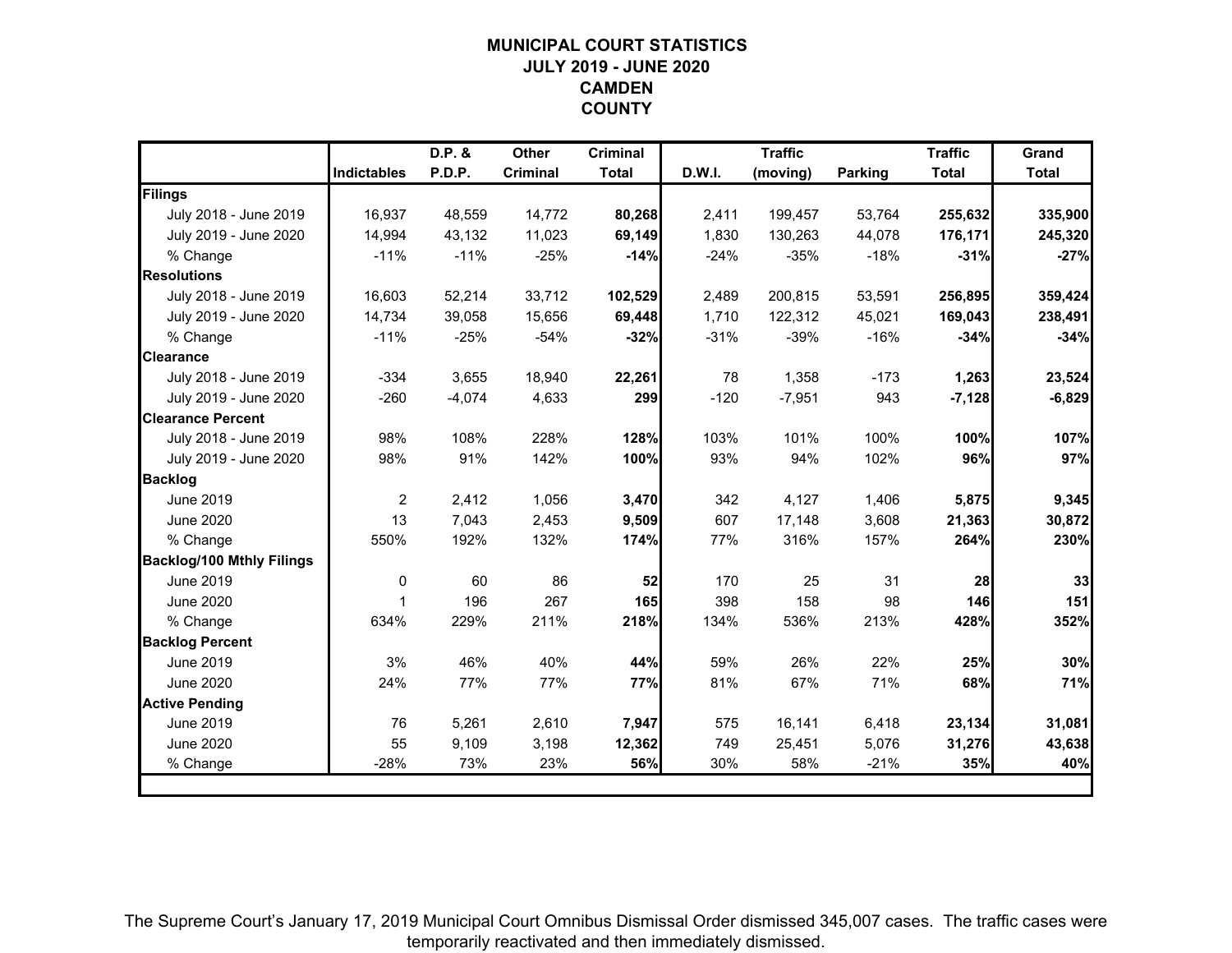# **MUNICIPAL COURT STATISTICSJULY 2019 - JUNE 2020CAPE MAYCOUNTY**

|                                  |                    | D.P. &   | Other           | <b>Criminal</b> |        | <b>Traffic</b> |         | <b>Traffic</b> | Grand        |
|----------------------------------|--------------------|----------|-----------------|-----------------|--------|----------------|---------|----------------|--------------|
|                                  | <b>Indictables</b> | P.D.P.   | <b>Criminal</b> | <b>Total</b>    | D.W.I. | (moving)       | Parking | <b>Total</b>   | <b>Total</b> |
| Filings                          |                    |          |                 |                 |        |                |         |                |              |
| July 2018 - June 2019            | 2,688              | 6,395    | 4,162           | 13,245          | 701    | 28,040         | 35,481  | 64,222         | 77,467       |
| July 2019 - June 2020            | 2,349              | 5,991    | 3,854           | 12,194          | 698    | 18,255         | 32,710  | 51,663         | 63,857       |
| % Change                         | $-13%$             | -6%      | -7%             | $-8%$           | 0%     | $-35%$         | $-8%$   | $-20%$         | $-18%$       |
| <b>Resolutions</b>               |                    |          |                 |                 |        |                |         |                |              |
| July 2018 - June 2019            | 2,686              | 5,293    | 10,632          | 18,611          | 704    | 27,960         | 45,375  | 74,039         | 92,650       |
| July 2019 - June 2020            | 2,331              | 4,028    | 4,349           | 10,708          | 621    | 17,939         | 33,242  | 51,802         | 62,510       |
| % Change                         | $-13%$             | $-24%$   | $-59%$          | $-42%$          | $-12%$ | $-36%$         | $-27%$  | $-30%$         | $-33%$       |
| <b>Clearance</b>                 |                    |          |                 |                 |        |                |         |                |              |
| July 2018 - June 2019            | $-2$               | $-1,102$ | 6,470           | 5,366           | 3      | $-80$          | 9,894   | 9,817          | 15,183       |
| July 2019 - June 2020            | $-18$              | $-1,963$ | 495             | $-1,486$        | $-77$  | $-316$         | 532     | 139            | $-1,347$     |
| <b>Clearance Percent</b>         |                    |          |                 |                 |        |                |         |                |              |
| July 2018 - June 2019            | 100%               | 83%      | 255%            | 141%            | 100%   | 100%           | 128%    | 115%           | 120%         |
| July 2019 - June 2020            | 99%                | 67%      | 113%            | 88%             | 89%    | 98%            | 102%    | 100%           | 98%          |
| <b>Backlog</b>                   |                    |          |                 |                 |        |                |         |                |              |
| <b>June 2019</b>                 | $\mathbf{1}$       | 222      | 59              | 282             | 105    | 646            | 1,874   | 2,625          | 2,907        |
| <b>June 2020</b>                 | $\overline{c}$     | 599      | 235             | 836             | 187    | 1,928          | 2,212   | 4,327          | 5,163        |
| % Change                         | 100%               | 170%     | 298%            | 196%            | 78%    | 198%           | 18%     | 65%            | 78%          |
| <b>Backlog/100 Mthly Filings</b> |                    |          |                 |                 |        |                |         |                |              |
| <b>June 2019</b>                 | $\mathbf 0$        | 42       | 17              | 26              | 180    | 28             | 63      | 49             | 45           |
| <b>June 2020</b>                 | 1                  | 120      | 73              | 82              | 321    | 127            | 81      | 101            | 97           |
| % Change                         | 129%               | 188%     | 330%            | 222%            | 79%    | 358%           | 28%     | 105%           | 115%         |
| <b>Backlog Percent</b>           |                    |          |                 |                 |        |                |         |                |              |
| <b>June 2019</b>                 | 13%                | 29%      | 11%             | 22%             | 54%    | 24%            | 29%     | 28%            | 27%          |
| <b>June 2020</b>                 | 67%                | 53%      | 32%             | 45%             | 70%    | 63%            | 39%     | 48%            | 47%          |
| <b>Active Pending</b>            |                    |          |                 |                 |        |                |         |                |              |
| June 2019                        | 8                  | 755      | 515             | 1,278           | 195    | 2,717          | 6,546   | 9,458          | 10,736       |
| <b>June 2020</b>                 | 3                  | 1,137    | 726             | 1,866           | 267    | 3,049          | 5,726   | 9,042          | 10,908       |
| % Change                         | $-63%$             | 51%      | 41%             | 46%             | 37%    | 12%            | $-13%$  | $-4%$          | 2%           |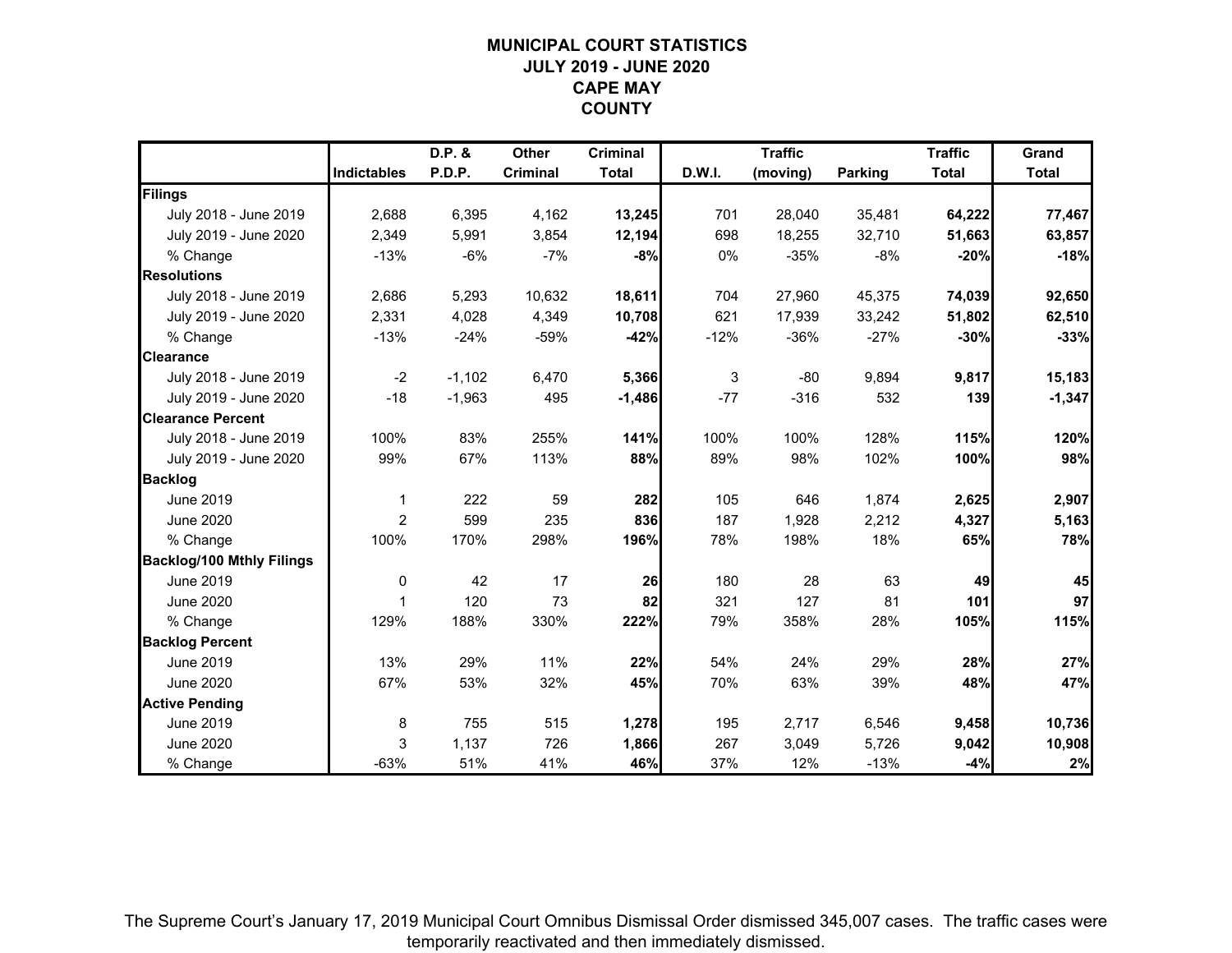# **MUNICIPAL COURT STATISTICSJULY 2019 - JUNE 2020CUMBERLAND COUNTY**

|                                  |                    | D.P. &   | Other           | <b>Criminal</b> |        | <b>Traffic</b> |                | <b>Traffic</b> | Grand        |
|----------------------------------|--------------------|----------|-----------------|-----------------|--------|----------------|----------------|----------------|--------------|
|                                  | <b>Indictables</b> | P.D.P.   | <b>Criminal</b> | <b>Total</b>    | D.W.I. | (moving)       | <b>Parking</b> | <b>Total</b>   | <b>Total</b> |
| Filings                          |                    |          |                 |                 |        |                |                |                |              |
| July 2018 - June 2019            | 6,082              | 20,938   | 6,280           | 33,300          | 1,154  | 46,461         | 4,463          | 52,078         | 85,378       |
| July 2019 - June 2020            | 5,509              | 19,999   | 4,397           | 29,905          | 1,190  | 35,502         | 4,927          | 41,619         | 71,524       |
| % Change                         | $-9%$              | $-4%$    | $-30%$          | $-10%$          | 3%     | $-24%$         | 10%            | $-20%$         | $-16%$       |
| <b>Resolutions</b>               |                    |          |                 |                 |        |                |                |                |              |
| July 2018 - June 2019            | 6,037              | 15,143   | 9,125           | 30,305          | 1,058  | 44,613         | 4,522          | 50,193         | 80,498       |
| July 2019 - June 2020            | 5,469              | 12,636   | 4,167           | 22,272          | 1,013  | 33,577         | 4,889          | 39,479         | 61,751       |
| % Change                         | $-9%$              | $-17%$   | $-54%$          | $-27%$          | $-4%$  | $-25%$         | 8%             | $-21%$         | $-23%$       |
| <b>Clearance</b>                 |                    |          |                 |                 |        |                |                |                |              |
| July 2018 - June 2019            | $-45$              | $-5,795$ | 2,845           | $-2,995$        | $-96$  | $-1,848$       | 59             | $-1,885$       | $-4,880$     |
| July 2019 - June 2020            | $-40$              | $-7,363$ | $-230$          | $-7,633$        | $-177$ | $-1,925$       | $-38$          | $-2,140$       | $-9,773$     |
| <b>Clearance Percent</b>         |                    |          |                 |                 |        |                |                |                |              |
| July 2018 - June 2019            | 99%                | 72%      | 145%            | 91%             | 92%    | 96%            | 101%           | 96%            | 94%          |
| July 2019 - June 2020            | 99%                | 63%      | 95%             | 74%             | 85%    | 95%            | 99%            | 95%            | 86%          |
| <b>Backlog</b>                   |                    |          |                 |                 |        |                |                |                |              |
| <b>June 2019</b>                 | 3                  | 912      | 309             | 1,224           | 247    | 2,033          | 140            | 2,420          | 3,644        |
| <b>June 2020</b>                 | 6                  | 2,334    | 877             | 3,217           | 452    | 5,551          | 247            | 6,250          | 9,467        |
| % Change                         | 100%               | 156%     | 184%            | 163%            | 83%    | 173%           | 76%            | 158%           | 160%         |
| <b>Backlog/100 Mthly Filings</b> |                    |          |                 |                 |        |                |                |                |              |
| <b>June 2019</b>                 | 1                  | 52       | 59              | 44              | 257    | 53             | 38             | 56             | 51           |
| <b>June 2020</b>                 | 1                  | 140      | 239             | 129             | 456    | 188            | 60             | 180            | 159          |
| % Change                         | 121%               | 168%     | 305%            | 193%            | 77%    | 257%           | 60%            | 223%           | 210%         |
| <b>Backlog Percent</b>           |                    |          |                 |                 |        |                |                |                |              |
| <b>June 2019</b>                 | 8%                 | 44%      | 37%             | 42%             | 64%    | 33%            | 19%            | 33%            | 36%          |
| <b>June 2020</b>                 | 40%                | 73%      | 60%             | 69%             | 79%    | 69%            | 34%            | 67%            | 68%          |
| <b>Active Pending</b>            |                    |          |                 |                 |        |                |                |                |              |
| <b>June 2019</b>                 | 36                 | 2,051    | 828             | 2,915           | 388    | 6,142          | 748            | 7,278          | 10,193       |
| <b>June 2020</b>                 | 15                 | 3,178    | 1,452           | 4,645           | 573    | 8,075          | 732            | 9,380          | 14,025       |
| % Change                         | $-58%$             | 55%      | 75%             | 59%             | 48%    | 31%            | $-2%$          | 29%            | 38%          |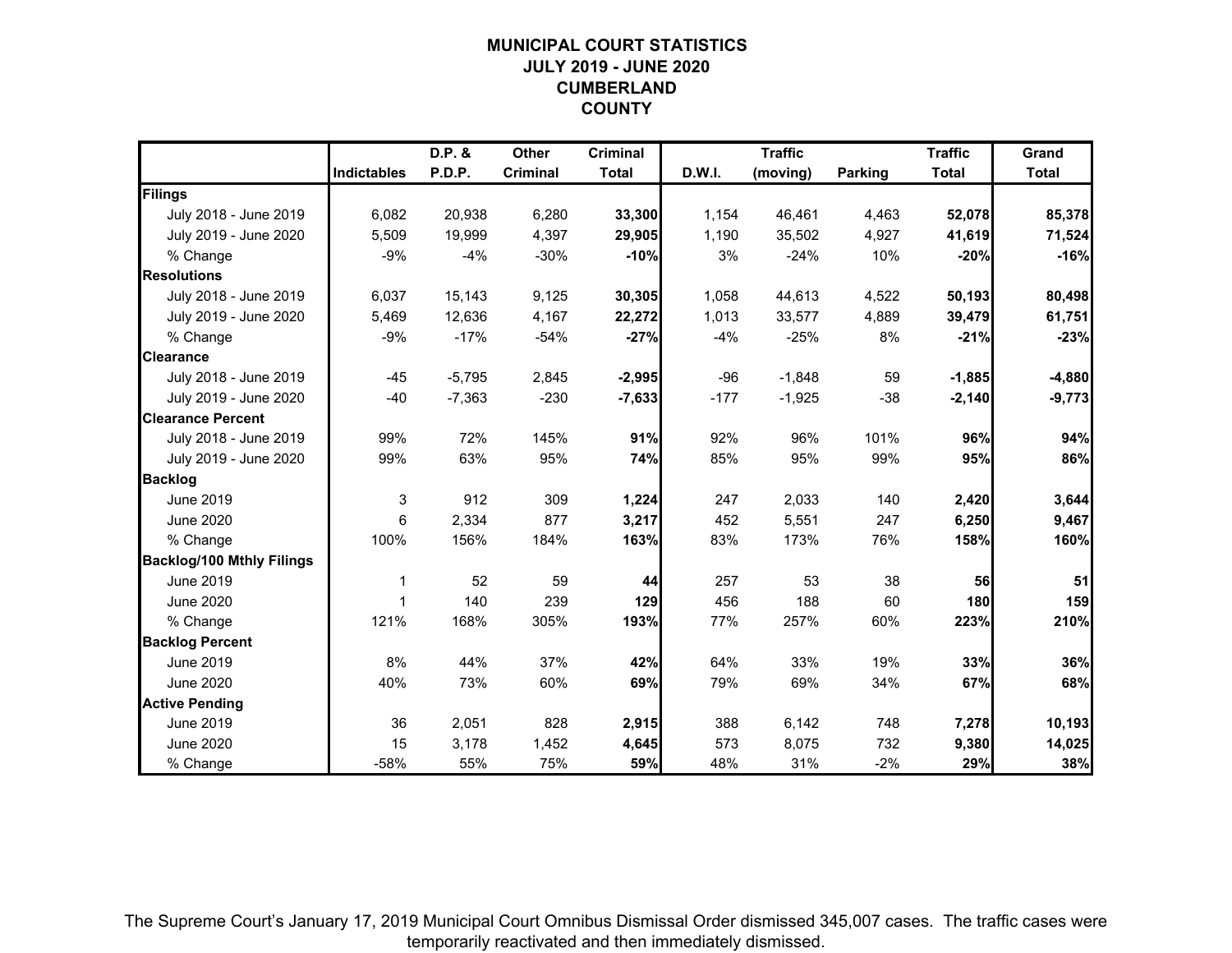# **MUNICIPAL COURT STATISTICSJULY 2019 - JUNE 2020ESSEXCOUNTY**

|                                  |                    | D.P. &    | Other           | <b>Criminal</b> |        | <b>Traffic</b> |                | <b>Traffic</b> | Grand        |
|----------------------------------|--------------------|-----------|-----------------|-----------------|--------|----------------|----------------|----------------|--------------|
|                                  | <b>Indictables</b> | P.D.P.    | <b>Criminal</b> | <b>Total</b>    | D.W.I. | (moving)       | <b>Parking</b> | <b>Total</b>   | <b>Total</b> |
| Filings                          |                    |           |                 |                 |        |                |                |                |              |
| July 2018 - June 2019            | 26,706             | 42,707    | 44,618          | 114,031         | 1,331  | 349,870        | 659,290        | 1,010,491      | 1,124,522    |
| July 2019 - June 2020            | 27.440             | 39.949    | 34,912          | 102,301         | 1.107  | 223,235        | 506,330        | 730,672        | 832,973      |
| % Change                         | 3%                 | $-6%$     | $-22%$          | $-10%$          | $-17%$ | $-36%$         | $-23%$         | $-28%$         | $-26%$       |
| <b>Resolutions</b>               |                    |           |                 |                 |        |                |                |                |              |
| July 2018 - June 2019            | 26,498             | 34,672    | 48,327          | 109,497         | 1,290  | 349,381        | 773,625        | 1,124,296      | 1,233,793    |
| July 2019 - June 2020            | 27,336             | 29,551    | 27,492          | 84,379          | 1,063  | 212,458        | 512,188        | 725,709        | 810,088      |
| % Change                         | 3%                 | $-15%$    | $-43%$          | $-23%$          | $-18%$ | $-39%$         | $-34%$         | $-35%$         | $-34%$       |
| <b>Clearance</b>                 |                    |           |                 |                 |        |                |                |                |              |
| July 2018 - June 2019            | $-208$             | $-8,035$  | 3,709           | $-4,534$        | $-41$  | $-489$         | 114,335        | 113,805        | 109,271      |
| July 2019 - June 2020            | $-104$             | $-10,398$ | $-7,420$        | $-17,922$       | $-44$  | $-10,777$      | 5,858          | $-4,963$       | $-22,885$    |
| <b>Clearance Percent</b>         |                    |           |                 |                 |        |                |                |                |              |
| July 2018 - June 2019            | 99%                | 81%       | 108%            | 96%             | 97%    | 100%           | 117%           | 111%           | 110%         |
| July 2019 - June 2020            | 100%               | 74%       | 79%             | 82%             | 96%    | 95%            | 101%           | 99%            | 97%          |
| <b>Backlog</b>                   |                    |           |                 |                 |        |                |                |                |              |
| <b>June 2019</b>                 | 22                 | 3,341     | 4,557           | 7,920           | 187    | 6,956          | 18,091         | 25,234         | 33,154       |
| <b>June 2020</b>                 | 16                 | 9,227     | 9,376           | 18,619          | 343    | 31,302         | 47,999         | 79,644         | 98,263       |
| % Change                         | $-27%$             | 176%      | 106%            | 135%            | 83%    | 350%           | 165%           | 216%           | 196%         |
| <b>Backlog/100 Mthly Filings</b> |                    |           |                 |                 |        |                |                |                |              |
| June 2019                        | 1                  | 94        | 123             | 83              | 169    | 24             | 33             | 30             | 35           |
| <b>June 2020</b>                 | 1                  | 277       | 322             | 218             | 372    | 168            | 114            | 131            | 142          |
| % Change                         | $-29%$             | 195%      | 163%            | 162%            | 121%   | 605%           | 245%           | 336%           | 300%         |
| <b>Backlog Percent</b>           |                    |           |                 |                 |        |                |                |                |              |
| June 2019                        | 16%                | 54%       | 55%             | 54%             | 54%    | 20%            | 24%            | 23%            | 26%          |
| <b>June 2020</b>                 | 19%                | 80%       | 71%             | 75%             | 82%    | 68%            | 68%            | 68%            | 69%          |
| <b>Active Pending</b>            |                    |           |                 |                 |        |                |                |                |              |
| June 2019                        | 136                | 6,221     | 8,257           | 14,614          | 345    | 34,572         | 75,595         | 110,512        | 125,126      |
| <b>June 2020</b>                 | 83                 | 11,593    | 13,138          | 24,814          | 416    | 45,749         | 70,783         | 116,948        | 141,762      |
| % Change                         | $-39%$             | 86%       | 59%             | 70%             | 21%    | 32%            | $-6%$          | 6%             | 13%          |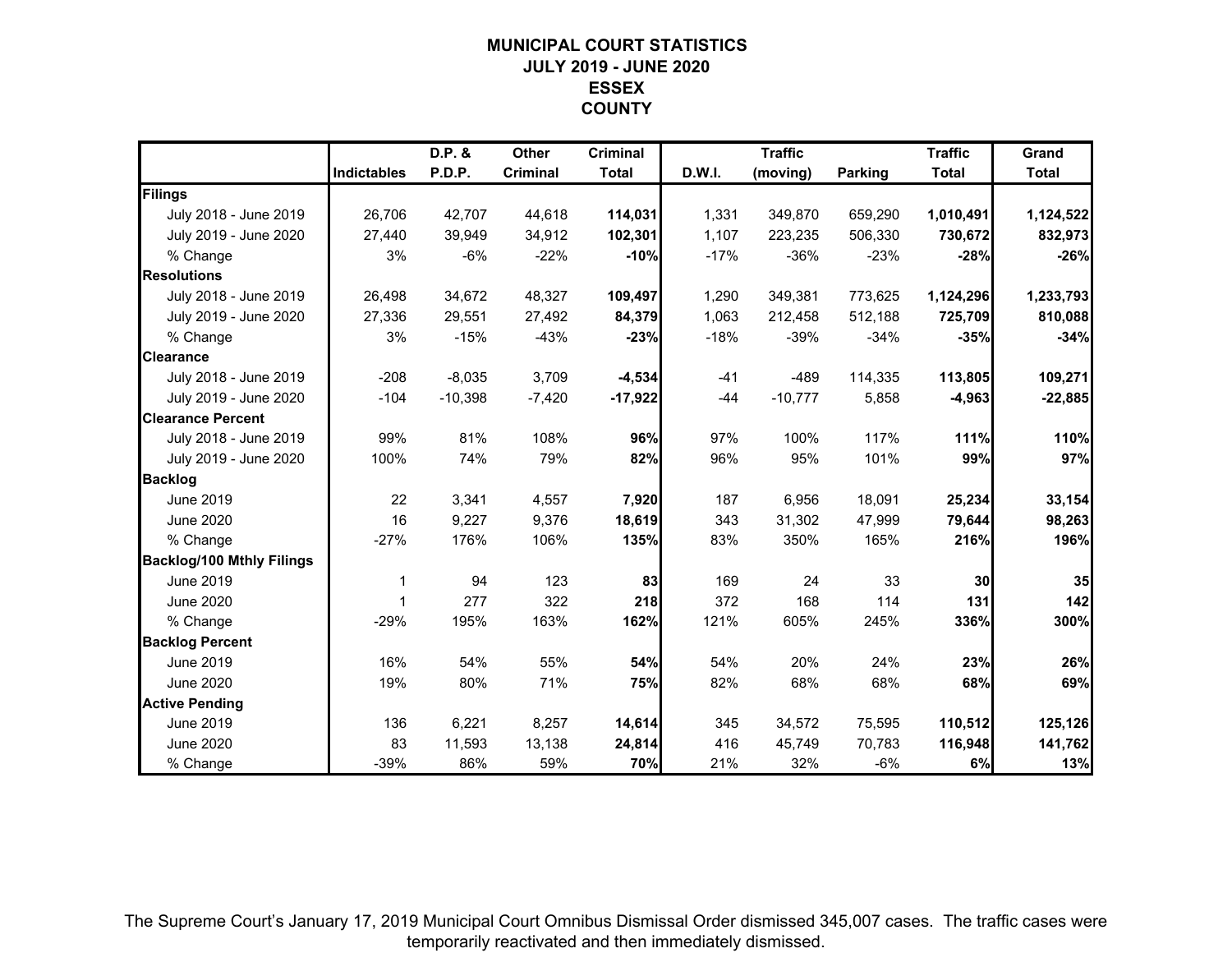# **MUNICIPAL COURT STATISTICSJULY 2019 - JUNE 2020GLOUCESTER COUNTY**

|                                  |                    | D.P. &   | Other           | <b>Criminal</b> |        | <b>Traffic</b> |         | <b>Traffic</b> | Grand        |
|----------------------------------|--------------------|----------|-----------------|-----------------|--------|----------------|---------|----------------|--------------|
|                                  | <b>Indictables</b> | P.D.P.   | <b>Criminal</b> | <b>Total</b>    | D.W.I. | (moving)       | Parking | <b>Total</b>   | <b>Total</b> |
| Filings                          |                    |          |                 |                 |        |                |         |                |              |
| July 2018 - June 2019            | 5,718              | 25,021   | 5,004           | 35,743          | 1,192  | 96,276         | 8,692   | 106,160        | 141,903      |
| July 2019 - June 2020            | 4,537              | 22,569   | 4,235           | 31,341          | 969    | 57,839         | 6,866   | 65,674         | 97,015       |
| % Change                         | $-21%$             | $-10%$   | $-15%$          | $-12%$          | $-19%$ | $-40%$         | $-21%$  | $-38%$         | $-32%$       |
| <b>Resolutions</b>               |                    |          |                 |                 |        |                |         |                |              |
| July 2018 - June 2019            | 5,566              | 27,086   | 7,948           | 40,600          | 1,193  | 96,541         | 9,673   | 107,407        | 148,007      |
| July 2019 - June 2020            | 4,513              | 19,590   | 4,810           | 28,913          | 851    | 56,684         | 6,671   | 64,206         | 93,119       |
| % Change                         | $-19%$             | $-28%$   | $-39%$          | $-29%$          | $-29%$ | $-41%$         | $-31%$  | $-40%$         | $-37%$       |
| <b>Clearance</b>                 |                    |          |                 |                 |        |                |         |                |              |
| July 2018 - June 2019            | $-152$             | 2,065    | 2,944           | 4,857           | 1      | 265            | 981     | 1,247          | 6,104        |
| July 2019 - June 2020            | $-24$              | $-2,979$ | 575             | $-2,428$        | $-118$ | $-1,155$       | $-195$  | $-1,468$       | $-3,896$     |
| <b>Clearance Percent</b>         |                    |          |                 |                 |        |                |         |                |              |
| July 2018 - June 2019            | 97%                | 108%     | 159%            | 114%            | 100%   | 100%           | 111%    | 101%           | 104%         |
| July 2019 - June 2020            | 99%                | 87%      | 114%            | 92%             | 88%    | 98%            | 97%     | 98%            | 96%          |
| <b>Backlog</b>                   |                    |          |                 |                 |        |                |         |                |              |
| <b>June 2019</b>                 | 2                  | 2,162    | 584             | 2,748           | 253    | 3,421          | 235     | 3,909          | 6,657        |
| <b>June 2020</b>                 | 2                  | 4,054    | 1,009           | 5,065           | 435    | 8,942          | 911     | 10,288         | 15,353       |
| % Change                         | 0%                 | 88%      | 73%             | 84%             | 72%    | 161%           | 288%    | 163%           | 131%         |
| <b>Backlog/100 Mthly Filings</b> |                    |          |                 |                 |        |                |         |                |              |
| <b>June 2019</b>                 | 0                  | 104      | 140             | 92              | 255    | 43             | 32      | 44             | 56           |
| <b>June 2020</b>                 | 1                  | 216      | 286             | 194             | 539    | 186            | 159     | 188            | 190          |
| % Change                         | 26%                | 108%     | 104%            | 110%            | 112%   | 335%           | 391%    | 325%           | 237%         |
| <b>Backlog Percent</b>           |                    |          |                 |                 |        |                |         |                |              |
| June 2019                        | 3%                 | 59%      | 64%             | 59%             | 66%    | 35%            | 28%     | 36%            | 43%          |
| <b>June 2020</b>                 | 18%                | 80%      | 73%             | 79%             | 86%    | 82%            | 89%     | 82%            | 81%          |
| <b>Active Pending</b>            |                    |          |                 |                 |        |                |         |                |              |
| June 2019                        | 59                 | 3,668    | 916             | 4,643           | 384    | 9,638          | 844     | 10,866         | 15,509       |
| <b>June 2020</b>                 | 11                 | 5,056    | 1,385           | 6,452           | 504    | 10,959         | 1,026   | 12,489         | 18,941       |
| % Change                         | $-81%$             | 38%      | 51%             | 39%             | 31%    | 14%            | 22%     | 15%            | 22%          |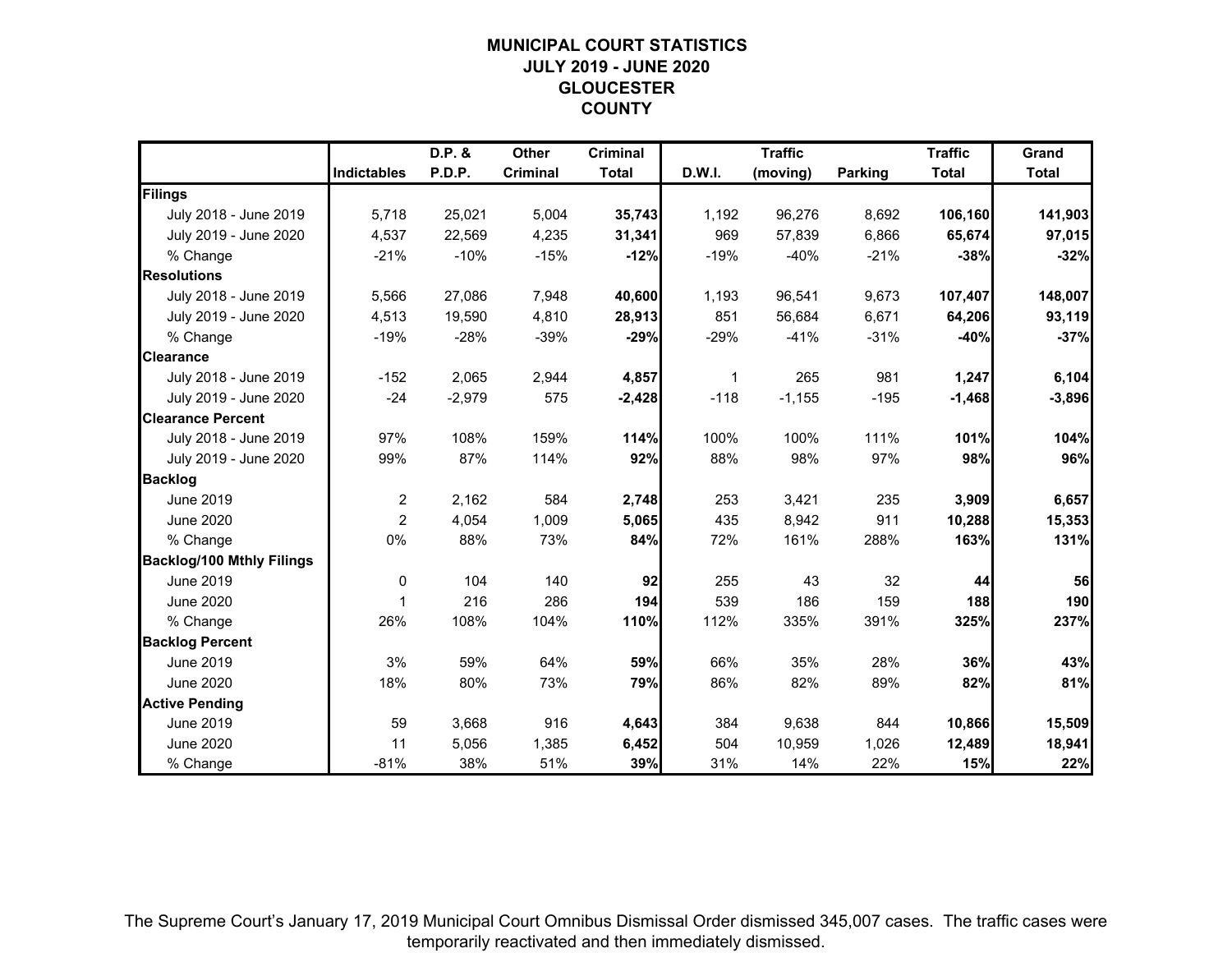# **MUNICIPAL COURT STATISTICSJULY 2019 - JUNE 2020HUDSONCOUNTY**

|                                  |             | D.P. &   | Other           | <b>Criminal</b> |        | <b>Traffic</b> |           | <b>Traffic</b> | Grand        |
|----------------------------------|-------------|----------|-----------------|-----------------|--------|----------------|-----------|----------------|--------------|
|                                  | Indictables | P.D.P.   | <b>Criminal</b> | <b>Total</b>    | D.W.I. | (moving)       | Parking   | <b>Total</b>   | <b>Total</b> |
| Filings                          |             |          |                 |                 |        |                |           |                |              |
| July 2018 - June 2019            | 18,041      | 32,078   | 39,897          | 90,016          | 1,176  | 162,419        | 949,927   | 1,113,522      | 1,203,538    |
| July 2019 - June 2020            | 16,097      | 31,330   | 27.753          | 75,180          | 1,006  | 99,277         | 778,063   | 878,346        | 953,526      |
| % Change                         | $-11%$      | $-2%$    | $-30%$          | $-16%$          | $-14%$ | $-39%$         | $-18%$    | $-21%$         | $-21%$       |
| <b>Resolutions</b>               |             |          |                 |                 |        |                |           |                |              |
| July 2018 - June 2019            | 17,260      | 27,090   | 58,104          | 102,454         | 1,166  | 157,282        | 1,075,990 | 1,234,438      | 1,336,892    |
| July 2019 - June 2020            | 15,304      | 24,019   | 24,535          | 63,858          | 888    | 93,944         | 747,852   | 842,684        | 906,542      |
| % Change                         | $-11%$      | $-11%$   | $-58%$          | $-38%$          | $-24%$ | $-40%$         | $-30%$    | $-32%$         | $-32%$       |
| <b>Clearance</b>                 |             |          |                 |                 |        |                |           |                |              |
| July 2018 - June 2019            | $-781$      | $-4,988$ | 18,207          | 12,438          | $-10$  | $-5,137$       | 126,063   | 120,916        | 133,354      |
| July 2019 - June 2020            | $-793$      | $-7,311$ | $-3,218$        | $-11,322$       | $-118$ | $-5,333$       | $-30,211$ | $-35,662$      | $-46,984$    |
| <b>Clearance Percent</b>         |             |          |                 |                 |        |                |           |                |              |
| July 2018 - June 2019            | 96%         | 84%      | 146%            | 114%            | 99%    | 97%            | 113%      | 111%           | 111%         |
| July 2019 - June 2020            | 95%         | 77%      | 88%             | 85%             | 88%    | 95%            | 96%       | 96%            | 95%          |
| <b>Backlog</b>                   |             |          |                 |                 |        |                |           |                |              |
| <b>June 2019</b>                 | 42          | 3,072    | 4,178           | 7,292           | 155    | 9,789          | 30,759    | 40,703         | 47,995       |
| <b>June 2020</b>                 | 61          | 7,815    | 8,280           | 16,156          | 301    | 22,101         | 73,308    | 95,710         | 111,866      |
| % Change                         | 45%         | 154%     | 98%             | 122%            | 94%    | 126%           | 138%      | 135%           | 133%         |
| <b>Backlog/100 Mthly Filings</b> |             |          |                 |                 |        |                |           |                |              |
| June 2019                        | 3           | 115      | 126             | 97              | 158    | 72             | 39        | 44             | 48           |
| <b>June 2020</b>                 | 5           | 299      | 358             | 258             | 359    | 267            | 113       | 131            | 141          |
| % Change                         | 63%         | 160%     | 185%            | 165%            | 127%   | 269%           | 191%      | 198%           | 194%         |
| <b>Backlog Percent</b>           |             |          |                 |                 |        |                |           |                |              |
| <b>June 2019</b>                 | 41%         | 61%      | 53%             | 56%             | 58%    | 29%            | 28%       | 29%            | 31%          |
| <b>June 2020</b>                 | 54%         | 85%      | 85%             | 85%             | 77%    | 56%            | 50%       | 51%            | 54%          |
| <b>Active Pending</b>            |             |          |                 |                 |        |                |           |                |              |
| June 2019                        | 102         | 5,067    | 7,920           | 13,089          | 266    | 34,256         | 108,234   | 142,756        | 155,845      |
| <b>June 2020</b>                 | 112         | 9,167    | 9,753           | 19,032          | 389    | 39,789         | 146,203   | 186,381        | 205,413      |
| % Change                         | 10%         | 81%      | 23%             | 45%             | 46%    | 16%            | 35%       | 31%            | 32%          |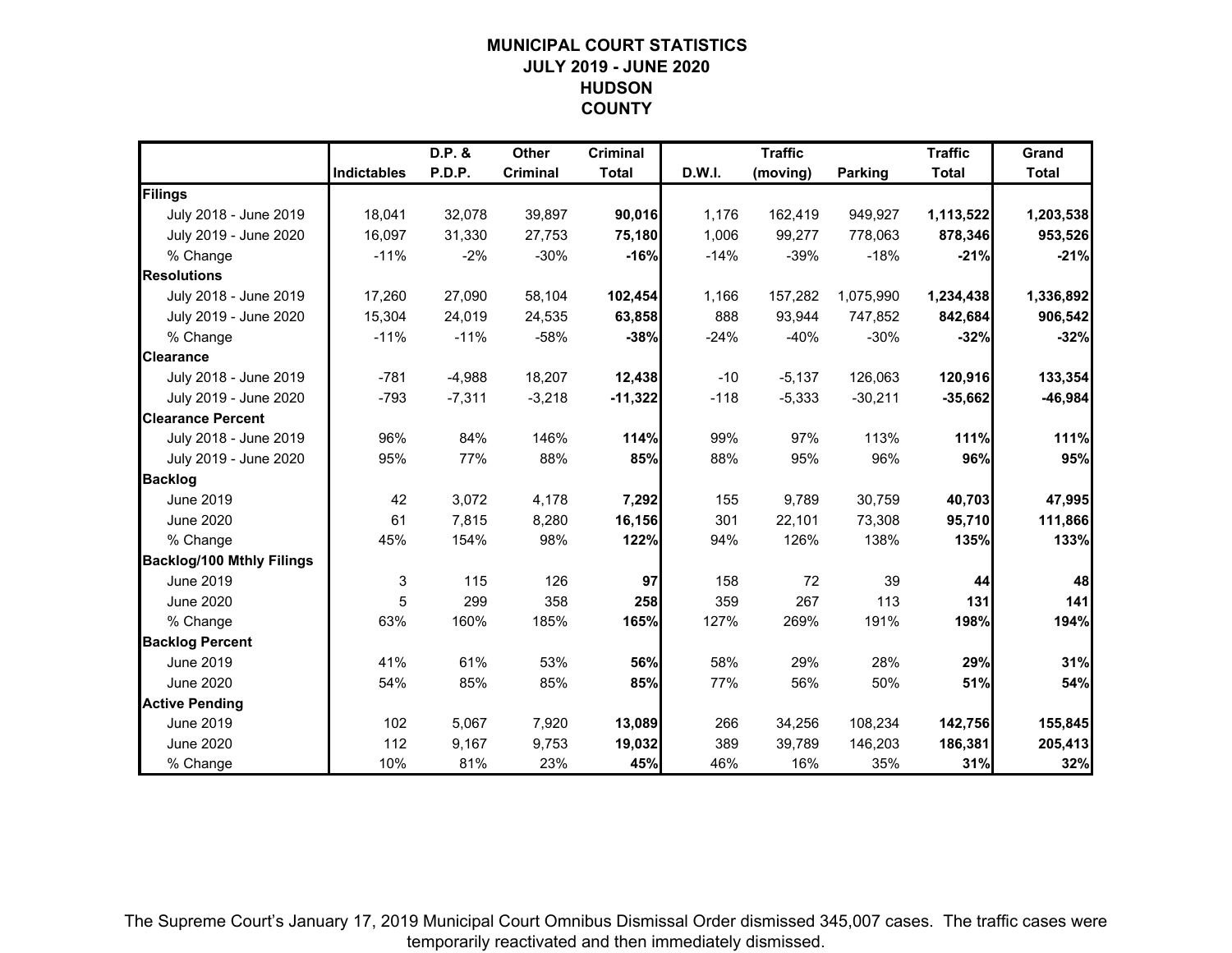# **MUNICIPAL COURT STATISTICSJULY 2019 - JUNE 2020HUNTERDONCOUNTY**

|                                  |                    | D.P. &   | Other           | <b>Criminal</b> |        | <b>Traffic</b> |         | <b>Traffic</b> | Grand        |
|----------------------------------|--------------------|----------|-----------------|-----------------|--------|----------------|---------|----------------|--------------|
|                                  | <b>Indictables</b> | P.D.P.   | <b>Criminal</b> | <b>Total</b>    | D.W.I. | (moving)       | Parking | <b>Total</b>   | <b>Total</b> |
| Filings                          |                    |          |                 |                 |        |                |         |                |              |
| July 2018 - June 2019            | 1,148              | 4,798    | 1,779           | 7,725           | 614    | 50,261         | 6,260   | 57,135         | 64,860       |
| July 2019 - June 2020            | 849                | 4,310    | 1,759           | 6,918           | 509    | 32,489         | 4,960   | 37,958         | 44,876       |
| % Change                         | $-26%$             | $-10%$   | $-1%$           | $-10%$          | $-17%$ | $-35%$         | $-21%$  | $-34%$         | $-31%$       |
| <b>Resolutions</b>               |                    |          |                 |                 |        |                |         |                |              |
| July 2018 - June 2019            | 1,145              | 3,315    | 2,590           | 7,050           | 593    | 49,888         | 6,379   | 56,860         | 63,910       |
| July 2019 - June 2020            | 859                | 2,615    | 1,927           | 5,401           | 508    | 33,010         | 5,127   | 38,645         | 44,046       |
| % Change                         | $-25%$             | $-21%$   | $-26%$          | $-23%$          | $-14%$ | $-34%$         | $-20%$  | $-32%$         | $-31%$       |
| <b>Clearance</b>                 |                    |          |                 |                 |        |                |         |                |              |
| July 2018 - June 2019            | $-3$               | $-1,483$ | 811             | $-675$          | $-21$  | $-373$         | 119     | $-275$         | $-950$       |
| July 2019 - June 2020            | 10                 | $-1,695$ | 168             | $-1,517$        | $-1$   | 521            | 167     | 687            | $-830$       |
| <b>Clearance Percent</b>         |                    |          |                 |                 |        |                |         |                |              |
| July 2018 - June 2019            | 100%               | 69%      | 146%            | 91%             | 97%    | 99%            | 102%    | 100%           | 99%          |
| July 2019 - June 2020            | 101%               | 61%      | 110%            | 78%             | 100%   | 102%           | 103%    | 102%           | 98%          |
| <b>Backlog</b>                   |                    |          |                 |                 |        |                |         |                |              |
| <b>June 2019</b>                 | 4                  | 829      | 200             | 1,033           | 191    | 2,102          | 170     | 2,463          | 3,496        |
| <b>June 2020</b>                 | $\overline{c}$     | 1,009    | 416             | 1,427           | 215    | 3,331          | 305     | 3,851          | 5,278        |
| % Change                         | $-50%$             | 22%      | 108%            | 38%             | 13%    | 58%            | 79%     | 56%            | 51%          |
| <b>Backlog/100 Mthly Filings</b> |                    |          |                 |                 |        |                |         |                |              |
| <b>June 2019</b>                 | 4                  | 207      | 135             | 160             | 373    | 50             | 33      | 52             | 65           |
| <b>June 2020</b>                 | 3                  | 281      | 284             | 248             | 507    | 123            | 74      | $122$          | 141          |
| % Change                         | $-32%$             | 35%      | 110%            | 54%             | 36%    | 145%           | 126%    | 135%           | 118%         |
| <b>Backlog Percent</b>           |                    |          |                 |                 |        |                |         |                |              |
| June 2019                        | 50%                | 68%      | 47%             | 62%             | 74%    | 39%            | 26%     | 39%            | 44%          |
| <b>June 2020</b>                 | 100%               | 80%      | 67%             | 76%             | 85%    | 69%            | 65%     | 69%            | 71%          |
| <b>Active Pending</b>            |                    |          |                 |                 |        |                |         |                |              |
| <b>June 2019</b>                 | 8                  | 1,223    | 422             | 1,653           | 259    | 5,445          | 662     | 6,366          | 8,019        |
| <b>June 2020</b>                 | $\overline{2}$     | 1,263    | 621             | 1,886           | 254    | 4,861          | 469     | 5,584          | 7,470        |
| % Change                         | $-75%$             | 3%       | 47%             | 14%             | $-2%$  | $-11%$         | $-29%$  | $-12%$         | $-7%$        |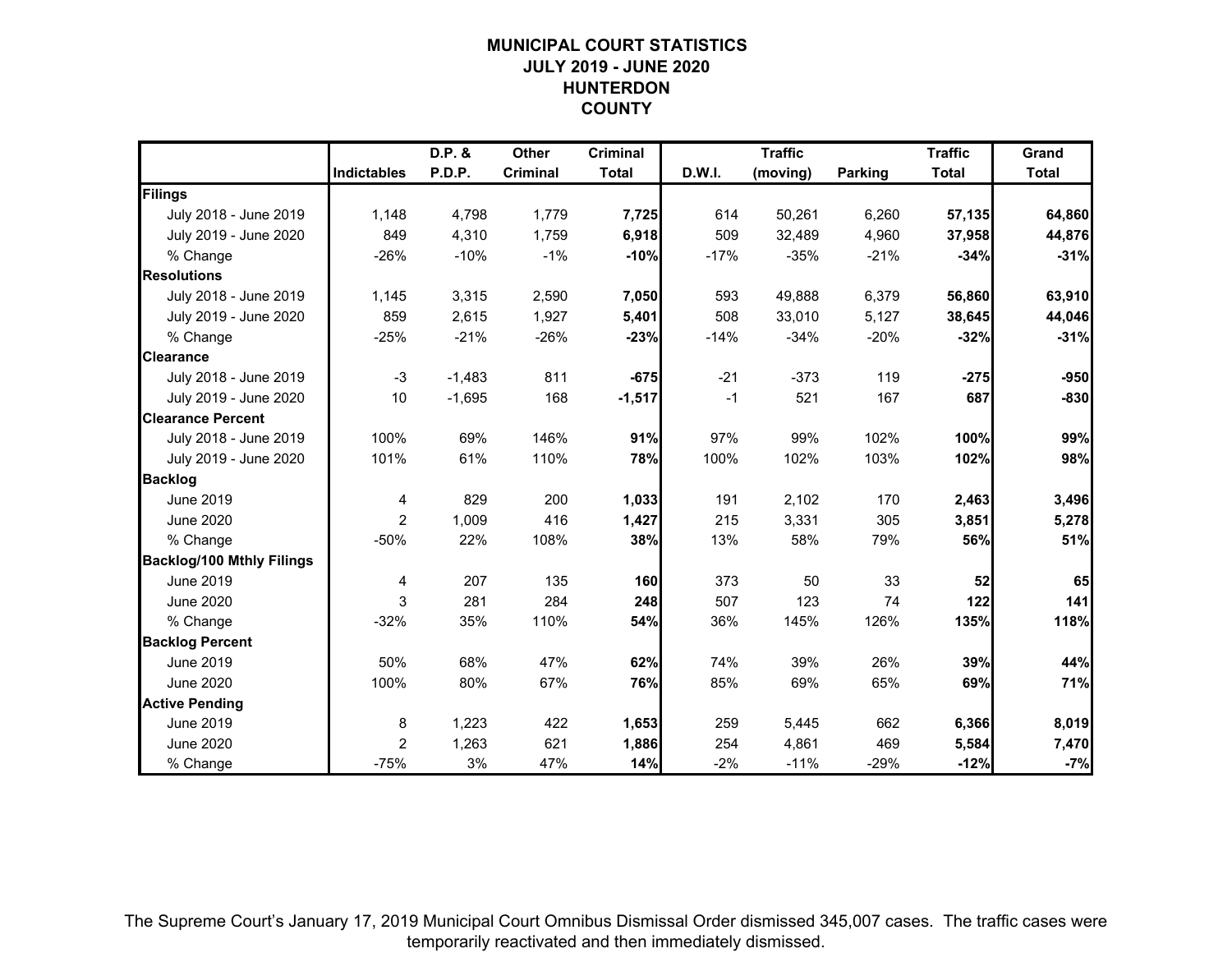# **MUNICIPAL COURT STATISTICSJULY 2019 - JUNE 2020MERCERCOUNTY**

|                                  |                    | D.P. & | Other           | <b>Criminal</b> |        | <b>Traffic</b> |                | <b>Traffic</b> | Grand        |
|----------------------------------|--------------------|--------|-----------------|-----------------|--------|----------------|----------------|----------------|--------------|
|                                  | <b>Indictables</b> | P.D.P. | <b>Criminal</b> | <b>Total</b>    | D.W.I. | (moving)       | <b>Parking</b> | <b>Total</b>   | <b>Total</b> |
| Filings                          |                    |        |                 |                 |        |                |                |                |              |
| July 2018 - June 2019            | 10,363             | 21,036 | 7,667           | 39,066          | 1,378  | 134,552        | 60,795         | 196,725        | 235,791      |
| July 2019 - June 2020            | 8,842              | 18,016 | 7,469           | 34,327          | 1,074  | 94,949         | 48,474         | 144,497        | 178,824      |
| % Change                         | $-15%$             | $-14%$ | $-3%$           | $-12%$          | $-22%$ | $-29%$         | $-20%$         | $-27%$         | $-24%$       |
| <b>Resolutions</b>               |                    |        |                 |                 |        |                |                |                |              |
| July 2018 - June 2019            | 10,002             | 22,165 | 13,130          | 45,297          | 1,469  | 131,466        | 70,070         | 203,005        | 248,302      |
| July 2019 - June 2020            | 8,579              | 18,286 | 8,313           | 35,178          | 1,066  | 93,291         | 51,435         | 145,792        | 180,970      |
| % Change                         | $-14%$             | $-18%$ | $-37%$          | $-22%$          | $-27%$ | $-29%$         | $-27%$         | $-28%$         | $-27%$       |
| <b>Clearance</b>                 |                    |        |                 |                 |        |                |                |                |              |
| July 2018 - June 2019            | $-361$             | 1,129  | 5,463           | 6,231           | 91     | $-3,086$       | 9,275          | 6,280          | 12,511       |
| July 2019 - June 2020            | $-263$             | 270    | 844             | 851             | $-8$   | $-1,658$       | 2,961          | 1,295          | 2,146        |
| <b>Clearance Percent</b>         |                    |        |                 |                 |        |                |                |                |              |
| July 2018 - June 2019            | 97%                | 105%   | 171%            | 116%            | 107%   | 98%            | 115%           | 103%           | 105%         |
| July 2019 - June 2020            | 97%                | 101%   | 111%            | 102%            | 99%    | 98%            | 106%           | 101%           | 101%         |
| <b>Backlog</b>                   |                    |        |                 |                 |        |                |                |                |              |
| <b>June 2019</b>                 | 26                 | 6,284  | 6,231           | 12,541          | 353    | 8,963          | 4,105          | 13,421         | 25,962       |
| <b>June 2020</b>                 | 14                 | 7,185  | 2,492           | 9,691           | 442    | 15,255         | 5,504          | 21,201         | 30,892       |
| % Change                         | $-46%$             | 14%    | $-60%$          | $-23%$          | 25%    | 70%            | 34%            | 58%            | 19%          |
| <b>Backlog/100 Mthly Filings</b> |                    |        |                 |                 |        |                |                |                |              |
| June 2019                        | 3                  | 358    | 975             | 385             | 307    | 80             | 81             | 82             | 132          |
| <b>June 2020</b>                 | $\overline{2}$     | 479    | 400             | 339             | 494    | 193            | 136            | 176            | 207          |
| % Change                         | $-37%$             | 34%    | -59%            | $-12%$          | 61%    | 141%           | 68%            | 115%           | 57%          |
| <b>Backlog Percent</b>           |                    |        |                 |                 |        |                |                |                |              |
| <b>June 2019</b>                 | 30%                | 80%    | 91%             | 85%             | 71%    | 43%            | 43%            | 43%            | 57%          |
| <b>June 2020</b>                 | 36%                | 88%    | 76%             | 84%             | 85%    | 65%            | 87%            | 70%            | 74%          |
| <b>Active Pending</b>            |                    |        |                 |                 |        |                |                |                |              |
| June 2019                        | 86                 | 7,878  | 6,839           | 14,803          | 497    | 20,990         | 9,487          | 30,974         | 45,777       |
| <b>June 2020</b>                 | 39                 | 8,200  | 3,293           | 11,532          | 519    | 23,295         | 6,359          | 30,173         | 41,705       |
| % Change                         | $-55%$             | 4%     | $-52%$          | $-22%$          | 4%     | 11%            | $-33%$         | $-3%$          | $-9%$        |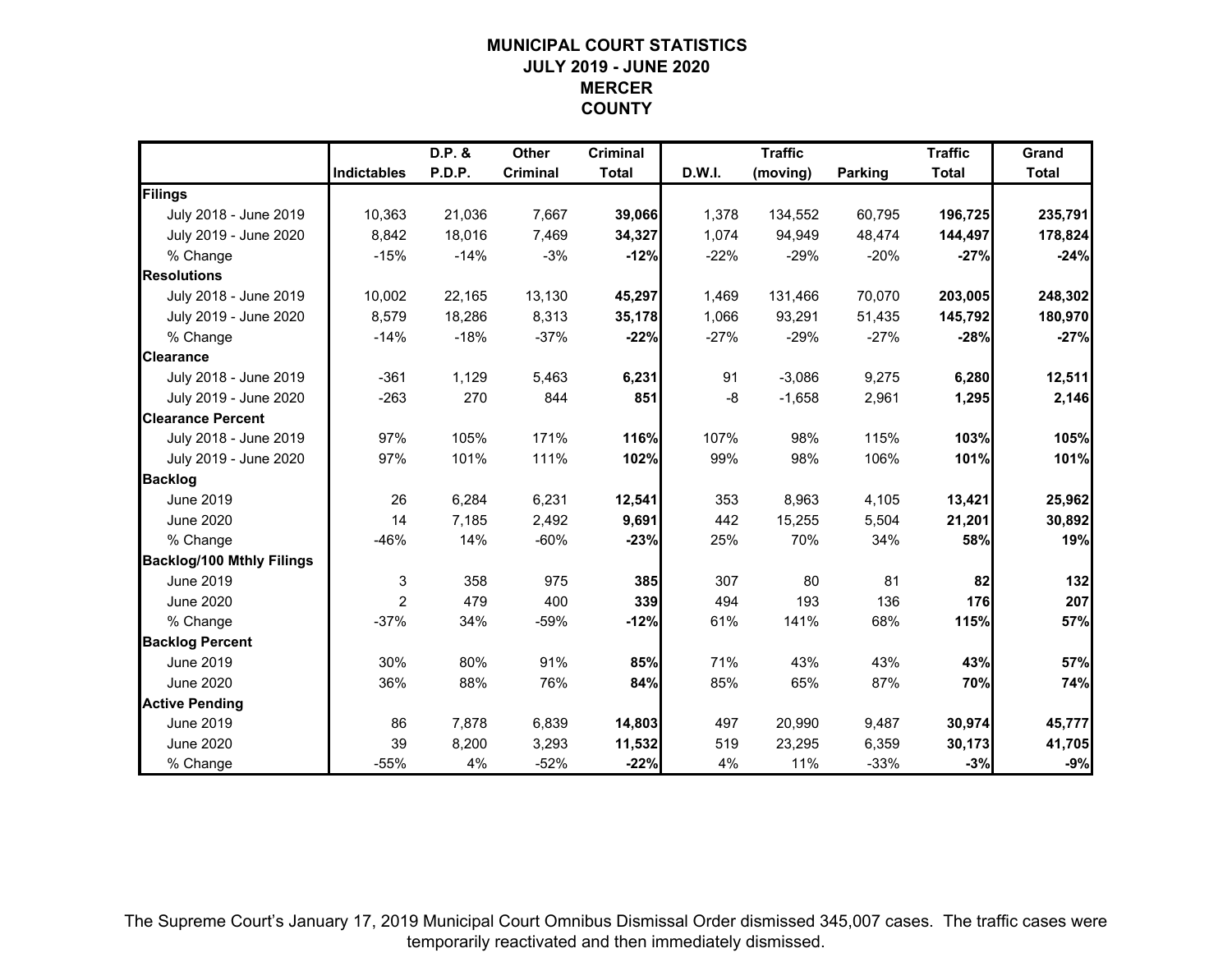# **MUNICIPAL COURT STATISTICSJULY 2019 - JUNE 2020MIDDLESEXCOUNTY**

|                                  |                    | D.P. &   | Other    | <b>Criminal</b> |        | <b>Traffic</b> |                | <b>Traffic</b> | Grand        |
|----------------------------------|--------------------|----------|----------|-----------------|--------|----------------|----------------|----------------|--------------|
|                                  | <b>Indictables</b> | P.D.P.   | Criminal | <b>Total</b>    | D.W.I. | (moving)       | <b>Parking</b> | <b>Total</b>   | <b>Total</b> |
| Filings                          |                    |          |          |                 |        |                |                |                |              |
| July 2018 - June 2019            | 11,787             | 29,262   | 15,626   | 56,675          | 2,317  | 244,215        | 127,421        | 373,953        | 430,628      |
| July 2019 - June 2020            | 8,878              | 29.067   | 11,404   | 49,349          | 1.880  | 161,121        | 103,683        | 266,684        | 316,033      |
| % Change                         | $-25%$             | $-1%$    | $-27%$   | $-13%$          | $-19%$ | $-34%$         | $-19%$         | $-29%$         | $-27%$       |
| <b>Resolutions</b>               |                    |          |          |                 |        |                |                |                |              |
| July 2018 - June 2019            | 11,395             | 25,244   | 20,095   | 56,734          | 2,210  | 246,215        | 139,186        | 387,611        | 444,345      |
| July 2019 - June 2020            | 8,568              | 20,809   | 12,072   | 41,449          | 1,807  | 157,489        | 99,258         | 258,554        | 300,003      |
| % Change                         | $-25%$             | $-18%$   | $-40%$   | $-27%$          | $-18%$ | $-36%$         | $-29%$         | $-33%$         | $-32%$       |
| <b>Clearance</b>                 |                    |          |          |                 |        |                |                |                |              |
| July 2018 - June 2019            | $-392$             | $-4,018$ | 4,469    | 59              | $-107$ | 2,000          | 11,765         | 13,658         | 13,717       |
| July 2019 - June 2020            | $-310$             | $-8,258$ | 668      | $-7,900$        | $-73$  | $-3,632$       | $-4,425$       | $-8,130$       | $-16,030$    |
| <b>Clearance Percent</b>         |                    |          |          |                 |        |                |                |                |              |
| July 2018 - June 2019            | 97%                | 86%      | 129%     | 100%            | 95%    | 101%           | 109%           | 104%           | 103%         |
| July 2019 - June 2020            | 97%                | 72%      | 106%     | 84%             | 96%    | 98%            | 96%            | 97%            | 95%          |
| <b>Backlog</b>                   |                    |          |          |                 |        |                |                |                |              |
| <b>June 2019</b>                 | 18                 | 4,224    | 2,135    | 6,377           | 456    | 9,094          | 8,442          | 17,992         | 24,369       |
| <b>June 2020</b>                 | 21                 | 7,874    | 3,604    | 11,499          | 751    | 22,288         | 17,091         | 40,130         | 51,629       |
| % Change                         | 17%                | 86%      | 69%      | 80%             | 65%    | 145%           | 102%           | 123%           | 112%         |
| <b>Backlog/100 Mthly Filings</b> |                    |          |          |                 |        |                |                |                |              |
| June 2019                        | $\overline{2}$     | 173      | 164      | 135             | 236    | 45             | 80             | 58             | 68           |
| <b>June 2020</b>                 | 3                  | 325      | 379      | 280             | 479    | 166            | 198            | 181            | 196          |
| % Change                         | 55%                | 88%      | 131%     | 107%            | 103%   | 271%           | 149%           | 213%           | 189%         |
| <b>Backlog Percent</b>           |                    |          |          |                 |        |                |                |                |              |
| <b>June 2019</b>                 | 19%                | 72%      | 58%      | 66%             | 59%    | 35%            | 48%            | 41%            | 45%          |
| <b>June 2020</b>                 | 32%                | 87%      | 78%      | 84%             | 85%    | 74%            | 79%            | 77%            | 78%          |
| <b>Active Pending</b>            |                    |          |          |                 |        |                |                |                |              |
| June 2019                        | 97                 | 5,867    | 3,684    | 9,648           | 768    | 25,757         | 17,561         | 44,086         | 53,734       |
| <b>June 2020</b>                 | 66                 | 9,040    | 4,609    | 13,715          | 882    | 29,973         | 21,551         | 52,406         | 66,121       |
| % Change                         | $-32%$             | 54%      | 25%      | 42%             | 15%    | 16%            | 23%            | 19%            | 23%          |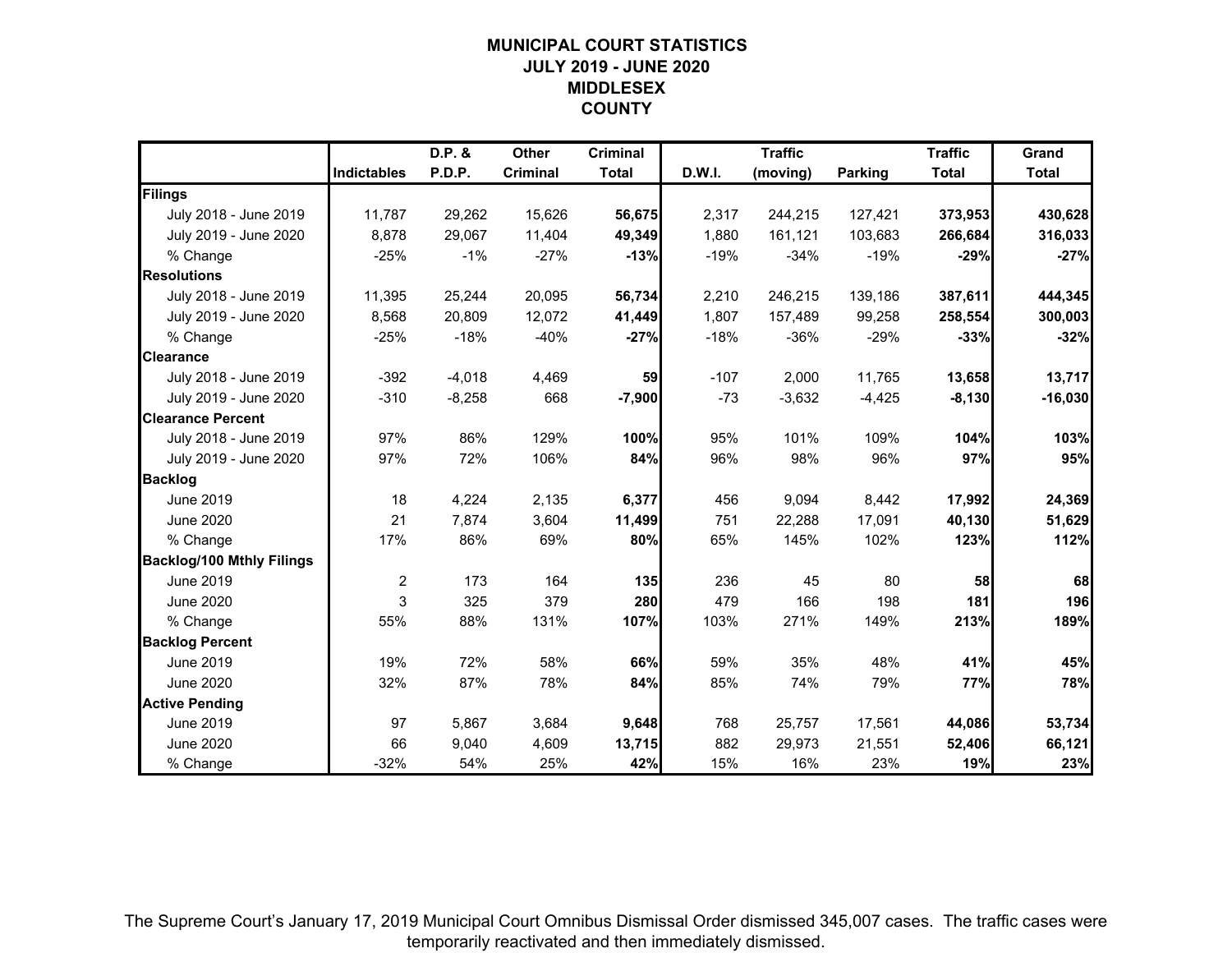# **MUNICIPAL COURT STATISTICSJULY 2019 - JUNE 2020MONMOUTHCOUNTY**

|                                  |                    | D.P. &    | Other           | <b>Criminal</b> |        | <b>Traffic</b> |                | <b>Traffic</b> | Grand        |
|----------------------------------|--------------------|-----------|-----------------|-----------------|--------|----------------|----------------|----------------|--------------|
|                                  | <b>Indictables</b> | P.D.P.    | <b>Criminal</b> | <b>Total</b>    | D.W.I. | (moving)       | <b>Parking</b> | <b>Total</b>   | <b>Total</b> |
| Filings                          |                    |           |                 |                 |        |                |                |                |              |
| July 2018 - June 2019            | 10,465             | 39,620    | 15,260          | 65,345          | 2,755  | 213,573        | 90,620         | 306,948        | 372,293      |
| July 2019 - June 2020            | 9,152              | 35,432    | 13.871          | 58,455          | 2,016  | 143,940        | 81,123         | 227,079        | 285,534      |
| % Change                         | $-13%$             | $-11%$    | $-9%$           | $-11%$          | $-27%$ | $-33%$         | $-10%$         | $-26%$         | $-23%$       |
| <b>Resolutions</b>               |                    |           |                 |                 |        |                |                |                |              |
| July 2018 - June 2019            | 10,458             | 29,651    | 22,550          | 62,659          | 2,647  | 212,474        | 92,208         | 307,329        | 369,988      |
| July 2019 - June 2020            | 9,120              | 24,246    | 16,166          | 49,532          | 2,103  | 147,479        | 77,631         | 227,213        | 276,745      |
| % Change                         | $-13%$             | $-18%$    | $-28%$          | $-21%$          | $-21%$ | $-31%$         | $-16%$         | $-26%$         | $-25%$       |
| <b>Clearance</b>                 |                    |           |                 |                 |        |                |                |                |              |
| July 2018 - June 2019            | $-7$               | $-9,969$  | 7,290           | $-2,686$        | $-108$ | $-1,099$       | 1,588          | 381            | $-2,305$     |
| July 2019 - June 2020            | $-32$              | $-11,186$ | 2,295           | $-8,923$        | 87     | 3,539          | $-3,492$       | 134            | $-8,789$     |
| <b>Clearance Percent</b>         |                    |           |                 |                 |        |                |                |                |              |
| July 2018 - June 2019            | 100%               | 75%       | 148%            | 96%             | 96%    | 99%            | 102%           | 100%           | 99%          |
| July 2019 - June 2020            | 100%               | 68%       | 117%            | 85%             | 104%   | 102%           | 96%            | 100%           | 97%          |
| <b>Backlog</b>                   |                    |           |                 |                 |        |                |                |                |              |
| <b>June 2019</b>                 | 6                  | 2,733     | 896             | 3,635           | 567    | 6,834          | 1,471          | 8,872          | 12,507       |
| <b>June 2020</b>                 | $\overline{7}$     | 4,666     | 1,809           | 6,482           | 717    | 12,467         | 3,411          | 16,595         | 23,077       |
| % Change                         | 17%                | 71%       | 102%            | 78%             | 26%    | 82%            | 132%           | 87%            | 85%          |
| <b>Backlog/100 Mthly Filings</b> |                    |           |                 |                 |        |                |                |                |              |
| June 2019                        | $\mathbf{1}$       | 83        | 70              | 67              | 247    | 38             | 19             | 35             | 40           |
| <b>June 2020</b>                 | 1                  | 158       | 156             | 133             | 427    | 104            | 50             | 88             | 97           |
| % Change                         | 33%                | 91%       | 122%            | 99%             | 73%    | 171%           | 159%           | 153%           | 141%         |
| <b>Backlog Percent</b>           |                    |           |                 |                 |        |                |                |                |              |
| <b>June 2019</b>                 | 10%                | 51%       | 33%             | 45%             | 60%    | 31%            | 17%            | 28%            | 31%          |
| <b>June 2020</b>                 | 35%                | 75%       | 49%             | 66%             | 82%    | 67%            | 29%            | 53%            | 56%          |
| <b>Active Pending</b>            |                    |           |                 |                 |        |                |                |                |              |
| June 2019                        | 60                 | 5,371     | 2,703           | 8,134           | 941    | 22,208         | 8,890          | 32,039         | 40,173       |
| <b>June 2020</b>                 | 20                 | 6,203     | 3,669           | 9,892           | 873    | 18,611         | 11,925         | 31,409         | 41,301       |
| % Change                         | $-67%$             | 15%       | 36%             | 22%             | $-7%$  | $-16%$         | 34%            | $-2%$          | 3%           |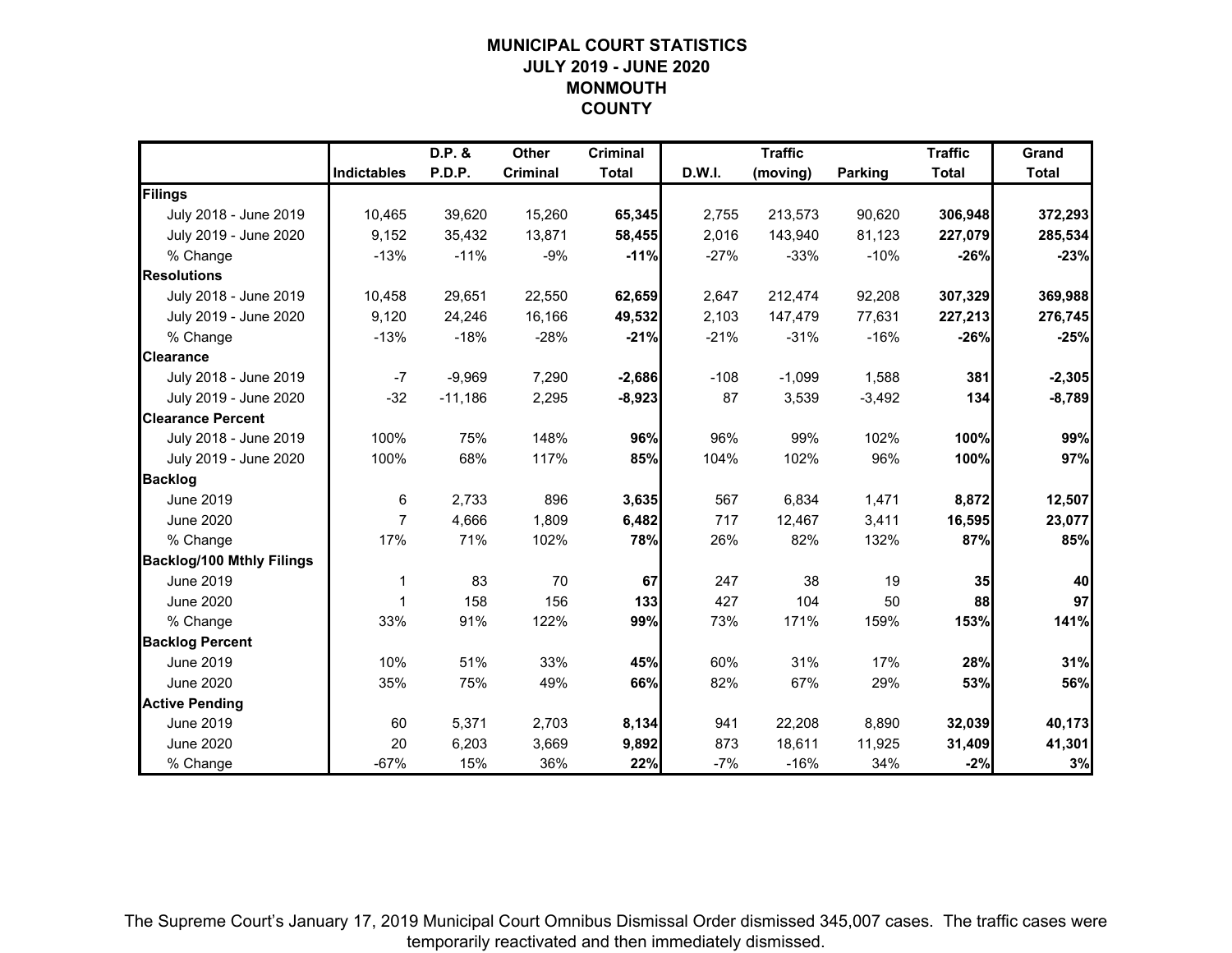# **MUNICIPAL COURT STATISTICSJULY 2019 - JUNE 2020MORRISCOUNTY**

|                                  |                    | D.P. &   | Other           | <b>Criminal</b> |        | <b>Traffic</b> |         | <b>Traffic</b> | Grand        |
|----------------------------------|--------------------|----------|-----------------|-----------------|--------|----------------|---------|----------------|--------------|
|                                  | <b>Indictables</b> | P.D.P.   | <b>Criminal</b> | <b>Total</b>    | D.W.I. | (moving)       | Parking | <b>Total</b>   | <b>Total</b> |
| Filings                          |                    |          |                 |                 |        |                |         |                |              |
| July 2018 - June 2019            | 5,141              | 15,778   | 9,627           | 30,546          | 1,823  | 129,666        | 53,771  | 185,260        | 215,806      |
| July 2019 - June 2020            | 4,068              | 13,989   | 6,937           | 24,994          | 1,328  | 88,640         | 37,901  | 127,869        | 152,863      |
| % Change                         | $-21%$             | $-11%$   | $-28%$          | $-18%$          | $-27%$ | $-32%$         | $-30%$  | $-31%$         | $-29%$       |
| <b>Resolutions</b>               |                    |          |                 |                 |        |                |         |                |              |
| July 2018 - June 2019            | 5,092              | 12,193   | 10,914          | 28,199          | 1,901  | 129,899        | 54,555  | 186,355        | 214,554      |
| July 2019 - June 2020            | 4,017              | 9,569    | 7,461           | 21,047          | 1,272  | 88,959         | 38,986  | 129,217        | 150,264      |
| % Change                         | $-21%$             | $-22%$   | $-32%$          | $-25%$          | $-33%$ | $-32%$         | $-29%$  | $-31%$         | $-30%$       |
| <b>Clearance</b>                 |                    |          |                 |                 |        |                |         |                |              |
| July 2018 - June 2019            | $-49$              | $-3,585$ | 1,287           | $-2,347$        | 78     | 233            | 784     | 1,095          | $-1,252$     |
| July 2019 - June 2020            | $-51$              | $-4,420$ | 524             | $-3,947$        | $-56$  | 319            | 1,085   | 1,348          | $-2,599$     |
| <b>Clearance Percent</b>         |                    |          |                 |                 |        |                |         |                |              |
| July 2018 - June 2019            | 99%                | 77%      | 113%            | 92%             | 104%   | 100%           | 101%    | 101%           | 99%          |
| July 2019 - June 2020            | 99%                | 68%      | 108%            | 84%             | 96%    | 100%           | 103%    | 101%           | 98%          |
| <b>Backlog</b>                   |                    |          |                 |                 |        |                |         |                |              |
| <b>June 2019</b>                 | 9                  | 1,545    | 566             | 2,120           | 312    | 3,053          | 1,263   | 4,628          | 6,748        |
| <b>June 2020</b>                 | 3                  | 2,011    | 1,038           | 3,052           | 518    | 7,663          | 2,439   | 10,620         | 13,672       |
| % Change                         | $-67%$             | 30%      | 83%             | 44%             | 66%    | 151%           | 93%     | 129%           | 103%         |
| <b>Backlog/100 Mthly Filings</b> |                    |          |                 |                 |        |                |         |                |              |
| June 2019                        | 2                  | 118      | 71              | 83              | 205    | 28             | 28      | 30             | 38           |
| <b>June 2020</b>                 | 1                  | 173      | 180             | 147             | 468    | 104            | 77      | 100            | 107          |
| % Change                         | $-58%$             | 47%      | 155%            | 76%             | 128%   | 267%           | 174%    | 232%           | 186%         |
| <b>Backlog Percent</b>           |                    |          |                 |                 |        |                |         |                |              |
| <b>June 2019</b>                 | 28%                | 63%      | 40%             | 54%             | 61%    | 27%            | 28%     | 29%            | 34%          |
| <b>June 2020</b>                 | 33%                | 80%      | 73%             | 77%             | 86%    | 72%            | 82%     | 75%            | 75%          |
| <b>Active Pending</b>            |                    |          |                 |                 |        |                |         |                |              |
| June 2019                        | 32                 | 2,456    | 1,411           | 3,899           | 515    | 11,136         | 4,443   | 16,094         | 19,993       |
| <b>June 2020</b>                 | 9                  | 2,515    | 1,431           | 3,955           | 599    | 10,666         | 2,977   | 14,242         | 18,197       |
| % Change                         | $-72%$             | 2%       | 1%              | 1%              | 16%    | $-4%$          | $-33%$  | $-12%$         | $-9%$        |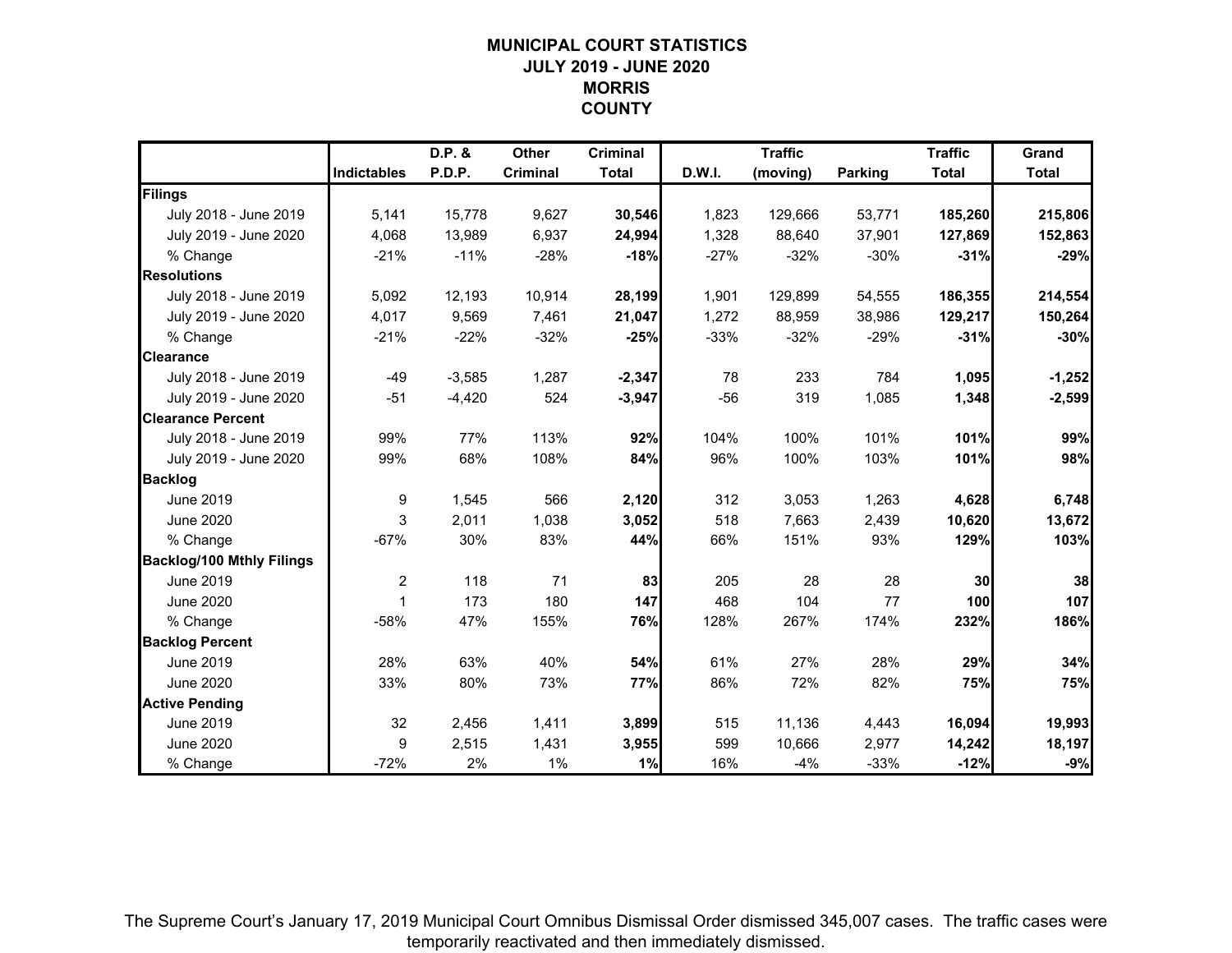# **MUNICIPAL COURT STATISTICSJULY 2019 - JUNE 2020OCEANCOUNTY**

|                                  |                    | D.P. &   | Other           | <b>Criminal</b> |        | <b>Traffic</b> |                | <b>Traffic</b> | Grand        |
|----------------------------------|--------------------|----------|-----------------|-----------------|--------|----------------|----------------|----------------|--------------|
|                                  | <b>Indictables</b> | P.D.P.   | <b>Criminal</b> | <b>Total</b>    | D.W.I. | (moving)       | <b>Parking</b> | <b>Total</b>   | <b>Total</b> |
| Filings                          |                    |          |                 |                 |        |                |                |                |              |
| July 2018 - June 2019            | 8,147              | 21,606   | 7,772           | 37,525          | 1,946  | 111,002        | 32,388         | 145,336        | 182,861      |
| July 2019 - June 2020            | 7,022              | 20,449   | 7,710           | 35,181          | 1,673  | 77,208         | 24,719         | 103,600        | 138,781      |
| % Change                         | $-14%$             | $-5%$    | $-1%$           | $-6%$           | $-14%$ | $-30%$         | $-24%$         | $-29%$         | $-24%$       |
| <b>Resolutions</b>               |                    |          |                 |                 |        |                |                |                |              |
| July 2018 - June 2019            | 8,070              | 14,551   | 11,889          | 34,510          | 1,845  | 109,231        | 35,407         | 146,483        | 180,993      |
| July 2019 - June 2020            | 7,005              | 11,195   | 9,254           | 27,454          | 1,516  | 75,148         | 25,979         | 102,643        | 130,097      |
| % Change                         | $-13%$             | $-23%$   | $-22%$          | $-20%$          | $-18%$ | $-31%$         | $-27%$         | $-30%$         | $-28%$       |
| <b>Clearance</b>                 |                    |          |                 |                 |        |                |                |                |              |
| July 2018 - June 2019            | $-77$              | $-7,055$ | 4,117           | $-3,015$        | $-101$ | $-1,771$       | 3,019          | 1,147          | $-1,868$     |
| July 2019 - June 2020            | $-17$              | $-9,254$ | 1,544           | $-7,727$        | $-157$ | $-2,060$       | 1,260          | $-957$         | $-8,684$     |
| <b>Clearance Percent</b>         |                    |          |                 |                 |        |                |                |                |              |
| July 2018 - June 2019            | 99%                | 67%      | 153%            | 92%             | 95%    | 98%            | 109%           | 101%           | 99%          |
| July 2019 - June 2020            | 100%               | 55%      | 120%            | 78%             | 91%    | 97%            | 105%           | 99%            | 94%          |
| <b>Backlog</b>                   |                    |          |                 |                 |        |                |                |                |              |
| <b>June 2019</b>                 | 1                  | 1,434    | 1,008           | 2,443           | 486    | 4,407          | 2,283          | 7,176          | 9,619        |
| <b>June 2020</b>                 | 3                  | 2,799    | 1,747           | 4,549           | 765    | 9,530          | 1,403          | 11,698         | 16,247       |
| % Change                         | 200%               | 95%      | 73%             | 86%             | 57%    | 116%           | $-39%$         | 63%            | 69%          |
| <b>Backlog/100 Mthly Filings</b> |                    |          |                 |                 |        |                |                |                |              |
| <b>June 2019</b>                 | $\mathbf 0$        | 80       | 156             | 78              | 300    | 48             | 85             | 59             | 63           |
| <b>June 2020</b>                 | 1                  | 164      | 272             | 155             | 549    | 148            | 68             | 135            | 140          |
| % Change                         | 248%               | 106%     | 75%             | 99%             | 83%    | 211%           | $-19%$         | 129%           | 123%         |
| <b>Backlog Percent</b>           |                    |          |                 |                 |        |                |                |                |              |
| <b>June 2019</b>                 | 2%                 | 52%      | 48%             | 50%             | 65%    | 35%            | 42%            | 38%            | 41%          |
| <b>June 2020</b>                 | 5%                 | 70%      | 58%             | 65%             | 86%    | 66%            | 36%            | 61%            | 62%          |
| <b>Active Pending</b>            |                    |          |                 |                 |        |                |                |                |              |
| <b>June 2019</b>                 | 63                 | 2,756    | 2,079           | 4,898           | 746    | 12,659         | 5,384          | 18,789         | 23,687       |
| <b>June 2020</b>                 | 57                 | 3,989    | 2,990           | 7,036           | 891    | 14,431         | 3,926          | 19,248         | 26,284       |
| % Change                         | $-10%$             | 45%      | 44%             | 44%             | 19%    | 14%            | $-27%$         | 2%             | 11%          |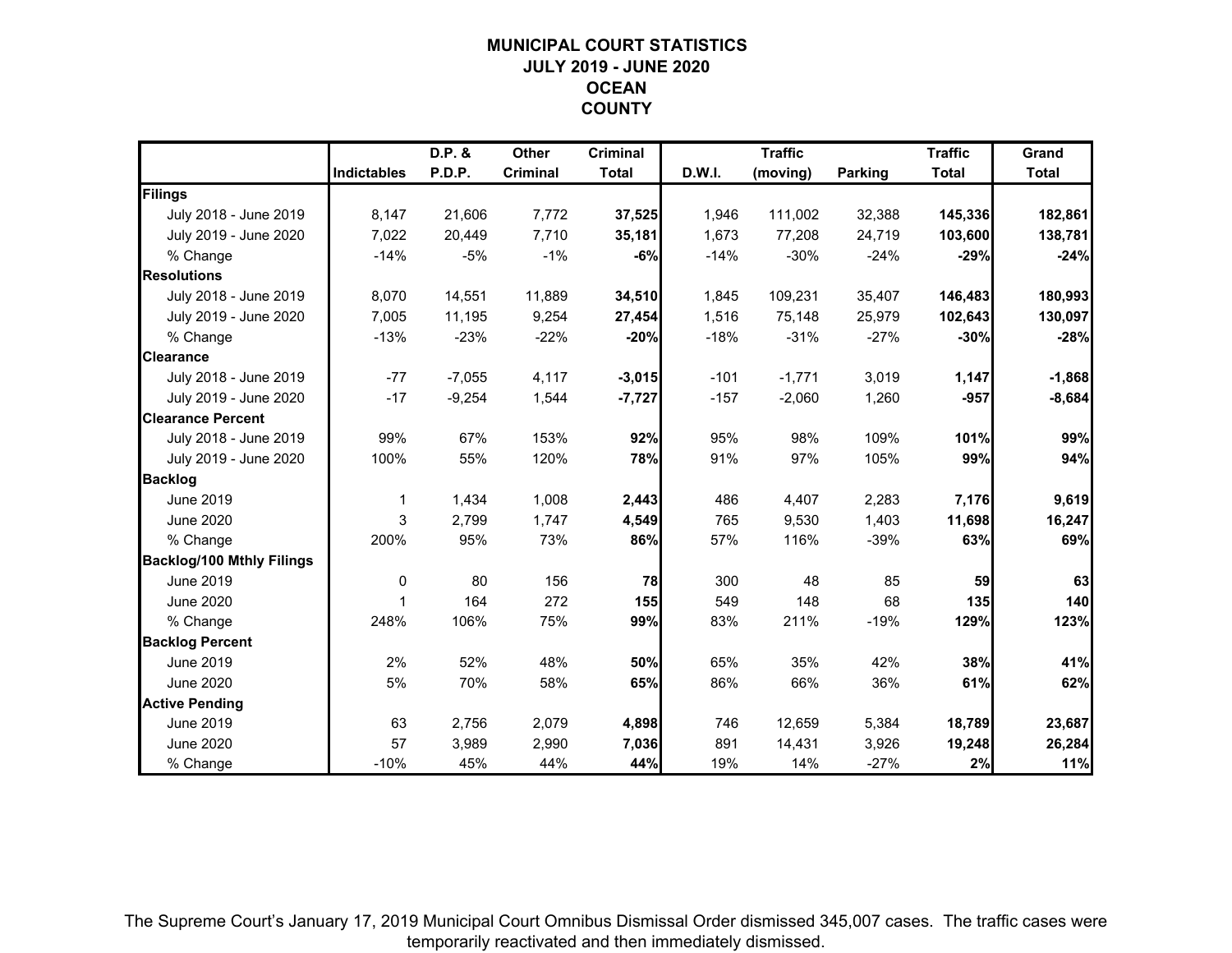# **MUNICIPAL COURT STATISTICSJULY 2019 - JUNE 2020PASSAICCOUNTY**

|                                  |                    | D.P. &   | Other           | <b>Criminal</b> |        | <b>Traffic</b> |                | <b>Traffic</b> | Grand        |
|----------------------------------|--------------------|----------|-----------------|-----------------|--------|----------------|----------------|----------------|--------------|
|                                  | <b>Indictables</b> | P.D.P.   | <b>Criminal</b> | <b>Total</b>    | D.W.I. | (moving)       | <b>Parking</b> | <b>Total</b>   | <b>Total</b> |
| Filings                          |                    |          |                 |                 |        |                |                |                |              |
| July 2018 - June 2019            | 16,192             | 26,949   | 13,716          | 56,857          | 1,073  | 147,419        | 200,609        | 349,101        | 405,958      |
| July 2019 - June 2020            | 13,935             | 25.469   | 13,554          | 52,958          | 853    | 91,522         | 171,850        | 264,225        | 317,183      |
| % Change                         | $-14%$             | $-5%$    | $-1%$           | $-7%$           | $-21%$ | $-38%$         | $-14%$         | $-24%$         | $-22%$       |
| <b>Resolutions</b>               |                    |          |                 |                 |        |                |                |                |              |
| July 2018 - June 2019            | 16,111             | 21,994   | 18,471          | 56,576          | 1,086  | 144,863        | 228,498        | 374,447        | 431,023      |
| July 2019 - June 2020            | 13,929             | 19,118   | 10,733          | 43,780          | 868    | 90,151         | 171,498        | 262,517        | 306,297      |
| % Change                         | $-14%$             | $-13%$   | $-42%$          | $-23%$          | $-20%$ | $-38%$         | $-25%$         | $-30%$         | $-29%$       |
| <b>Clearance</b>                 |                    |          |                 |                 |        |                |                |                |              |
| July 2018 - June 2019            | $-81$              | $-4,955$ | 4,755           | $-281$          | 13     | $-2,556$       | 27,889         | 25,346         | 25,065       |
| July 2019 - June 2020            | $-6$               | $-6,351$ | $-2,821$        | $-9,178$        | 15     | $-1,371$       | $-352$         | $-1,708$       | $-10,886$    |
| <b>Clearance Percent</b>         |                    |          |                 |                 |        |                |                |                |              |
| July 2018 - June 2019            | 99%                | 82%      | 135%            | 100%            | 101%   | 98%            | 114%           | 107%           | 106%         |
| July 2019 - June 2020            | 100%               | 75%      | 79%             | 83%             | 102%   | 99%            | 100%           | 99%            | 97%          |
| <b>Backlog</b>                   |                    |          |                 |                 |        |                |                |                |              |
| <b>June 2019</b>                 | 44                 | 1,988    | 1,158           | 3,190           | 172    | 3,817          | 7,628          | 11,617         | 14,807       |
| <b>June 2020</b>                 | 41                 | 4,813    | 3,415           | 8,269           | 234    | 11,719         | 19,839         | 31,792         | 40,061       |
| % Change                         | $-7%$              | 142%     | 195%            | 159%            | 36%    | 207%           | 160%           | 174%           | 171%         |
| <b>Backlog/100 Mthly Filings</b> |                    |          |                 |                 |        |                |                |                |              |
| June 2019                        | 3                  | 89       | 101             | 67              | 192    | 31             | 46             | 40             | 44           |
| <b>June 2020</b>                 | 4                  | 227      | 302             | 187             | 329    | 154            | 139            | 144            | 152          |
| % Change                         | 8%                 | 156%     | 198%            | 178%            | 71%    | 395%           | 204%           | 262%           | 246%         |
| <b>Backlog Percent</b>           |                    |          |                 |                 |        |                |                |                |              |
| <b>June 2019</b>                 | 34%                | 51%      | 40%             | 46%             | 59%    | 26%            | 28%            | 27%            | 30%          |
| June 2020                        | 63%                | 74%      | 67%             | 71%             | 79%    | 74%            | 77%            | 76%            | 75%          |
| <b>Active Pending</b>            |                    |          |                 |                 |        |                |                |                |              |
| June 2019                        | 131                | 3,890    | 2,931           | 6,952           | 290    | 14,667         | 27,376         | 42,333         | 49,285       |
| <b>June 2020</b>                 | 65                 | 6,527    | 5,071           | 11,663          | 296    | 15,745         | 25,672         | 41,713         | 53,376       |
| % Change                         | $-50%$             | 68%      | 73%             | 68%             | 2%     | 7%             | $-6%$          | $-1%$          | 8%           |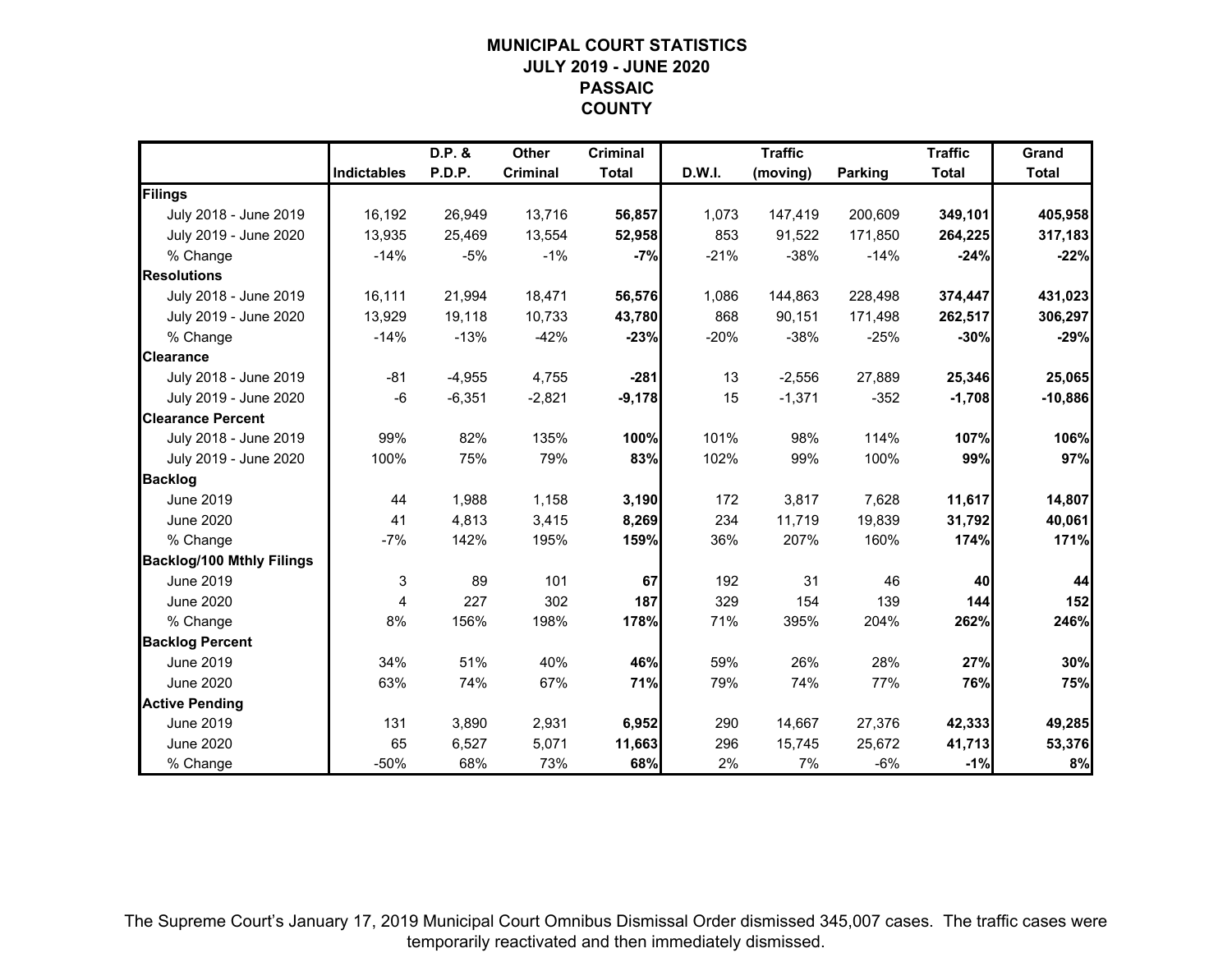# **MUNICIPAL COURT STATISTICSJULY 2019 - JUNE 2020SALEM COUNTY**

|                                  |                    | D.P. &   | Other           | <b>Criminal</b> |        | <b>Traffic</b> |         | <b>Traffic</b> | Grand        |
|----------------------------------|--------------------|----------|-----------------|-----------------|--------|----------------|---------|----------------|--------------|
|                                  | <b>Indictables</b> | P.D.P.   | <b>Criminal</b> | <b>Total</b>    | D.W.I. | (moving)       | Parking | <b>Total</b>   | <b>Total</b> |
| Filings                          |                    |          |                 |                 |        |                |         |                |              |
| July 2018 - June 2019            | 1,817              | 3,764    | 810             | 6,391           | 269    | 24,371         | 745     | 25,385         | 31,776       |
| July 2019 - June 2020            | 1,696              | 3.467    | 1,016           | 6,179           | 213    | 15,456         | 717     | 16,386         | 22,565       |
| % Change                         | $-7%$              | $-8%$    | 25%             | $-3%$           | $-21%$ | $-37%$         | $-4%$   | $-35%$         | $-29%$       |
| <b>Resolutions</b>               |                    |          |                 |                 |        |                |         |                |              |
| July 2018 - June 2019            | 1,803              | 3,194    | 1,284           | 6,281           | 269    | 23,996         | 916     | 25,181         | 31,462       |
| July 2019 - June 2020            | 1,682              | 2,280    | 908             | 4,870           | 188    | 13,906         | 633     | 14,727         | 19,597       |
| % Change                         | $-7%$              | $-29%$   | $-29%$          | $-22%$          | $-30%$ | $-42%$         | $-31%$  | $-42%$         | $-38%$       |
| <b>Clearance</b>                 |                    |          |                 |                 |        |                |         |                |              |
| July 2018 - June 2019            | $-14$              | $-570$   | 474             | $-110$          | 0      | $-375$         | 171     | $-204$         | $-314$       |
| July 2019 - June 2020            | $-14$              | $-1,187$ | $-108$          | $-1,309$        | $-25$  | $-1,550$       | $-84$   | $-1,659$       | $-2,968$     |
| <b>Clearance Percent</b>         |                    |          |                 |                 |        |                |         |                |              |
| July 2018 - June 2019            | 99%                | 85%      | 159%            | 98%             | 100%   | 98%            | 123%    | 99%            | 99%          |
| July 2019 - June 2020            | 99%                | 66%      | 89%             | 79%             | 88%    | 90%            | 88%     | 90%            | 87%          |
| <b>Backlog</b>                   |                    |          |                 |                 |        |                |         |                |              |
| <b>June 2019</b>                 | 10                 | 327      | 93              | 430             | 62     | 888            | 48      | 998            | 1,428        |
| <b>June 2020</b>                 | 12                 | 669      | 259             | 940             | 94     | 2,567          | 146     | 2,807          | 3,747        |
| % Change                         | 20%                | 105%     | 178%            | 119%            | 52%    | 189%           | 204%    | 181%           | 162%         |
| <b>Backlog/100 Mthly Filings</b> |                    |          |                 |                 |        |                |         |                |              |
| June 2019                        | 7                  | 104      | 138             | 81              | 277    | 44             | 77      | 47             | 54           |
| <b>June 2020</b>                 | 8                  | 232      | 306             | 183             | 530    | 199            | 244     | 206            | 199          |
| % Change                         | 29%                | 122%     | 122%            | 126%            | 91%    | 356%           | 216%    | 336%           | 270%         |
| <b>Backlog Percent</b>           |                    |          |                 |                 |        |                |         |                |              |
| <b>June 2019</b>                 | 53%                | 58%      | 51%             | 56%             | 63%    | 36%            | 45%     | 37%            | 42%          |
| <b>June 2020</b>                 | 92%                | 74%      | 71%             | 73%             | 84%    | 68%            | 77%     | 69%            | 70%          |
| <b>Active Pending</b>            |                    |          |                 |                 |        |                |         |                |              |
| June 2019                        | 19                 | 565      | 182             | 766             | 99     | 2,468          | 106     | 2,673          | 3,439        |
| <b>June 2020</b>                 | 13                 | 910      | 364             | 1,287           | 112    | 3,751          | 190     | 4,053          | 5,340        |
| % Change                         | $-32%$             | 61%      | 100%            | 68%             | 13%    | 52%            | 79%     | 52%            | 55%          |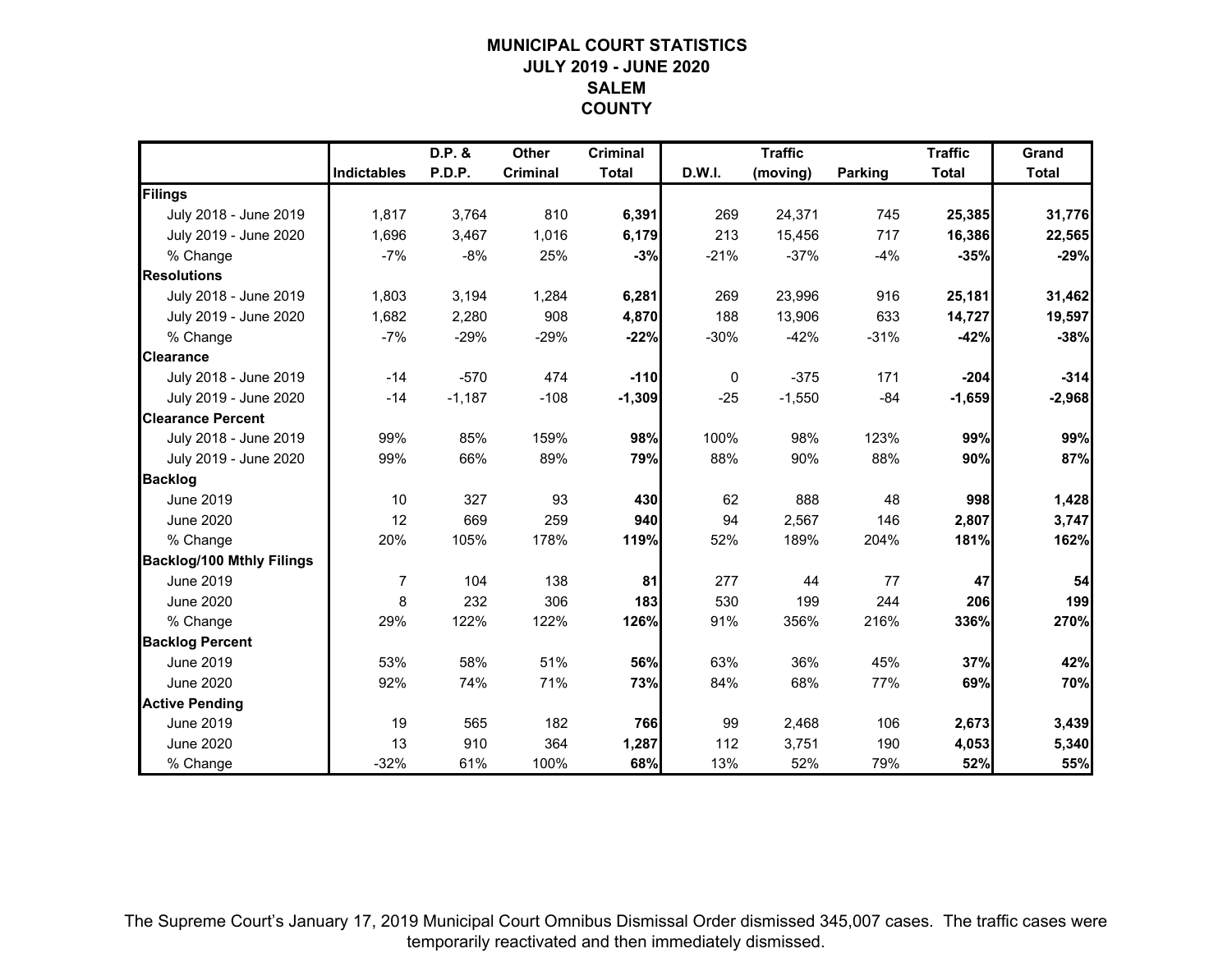# **MUNICIPAL COURT STATISTICSJULY 2019 - JUNE 2020SOMERSETCOUNTY**

|                                  |                    | D.P. &   | Other           | <b>Criminal</b> |        | <b>Traffic</b> |                | <b>Traffic</b> | Grand        |
|----------------------------------|--------------------|----------|-----------------|-----------------|--------|----------------|----------------|----------------|--------------|
|                                  | <b>Indictables</b> | P.D.P.   | <b>Criminal</b> | <b>Total</b>    | D.W.I. | (moving)       | <b>Parking</b> | <b>Total</b>   | <b>Total</b> |
| Filings                          |                    |          |                 |                 |        |                |                |                |              |
| July 2018 - June 2019            | 1,641              | 8,008    | 3,852           | 13,501          | 1,002  | 84,774         | 33,697         | 119,473        | 132,974      |
| July 2019 - June 2020            | 1,535              | 7.591    | 3,300           | 12,426          | 739    | 61,889         | 21,161         | 83,789         | 96,215       |
| % Change                         | $-6%$              | $-5%$    | $-14%$          | $-8%$           | $-26%$ | $-27%$         | $-37%$         | $-30%$         | $-28%$       |
| <b>Resolutions</b>               |                    |          |                 |                 |        |                |                |                |              |
| July 2018 - June 2019            | 1,660              | 6,762    | 4,680           | 13,102          | 1,015  | 83,554         | 33,865         | 118,434        | 131,536      |
| July 2019 - June 2020            | 1,526              | 5,217    | 3,262           | 10,005          | 738    | 61,446         | 21,944         | 84,128         | 94,133       |
| % Change                         | $-8%$              | $-23%$   | $-30%$          | $-24%$          | $-27%$ | $-26%$         | $-35%$         | $-29%$         | $-28%$       |
| <b>Clearance</b>                 |                    |          |                 |                 |        |                |                |                |              |
| July 2018 - June 2019            | 19                 | $-1,246$ | 828             | $-399$          | 13     | $-1,220$       | 168            | $-1,039$       | $-1,438$     |
| July 2019 - June 2020            | -9                 | $-2,374$ | $-38$           | $-2,421$        | $-1$   | $-443$         | 783            | 339            | $-2,082$     |
| <b>Clearance Percent</b>         |                    |          |                 |                 |        |                |                |                |              |
| July 2018 - June 2019            | 101%               | 84%      | 121%            | 97%             | 101%   | 99%            | 100%           | 99%            | 99%          |
| July 2019 - June 2020            | 99%                | 69%      | 99%             | 81%             | 100%   | 99%            | 104%           | 100%           | 98%          |
| <b>Backlog</b>                   |                    |          |                 |                 |        |                |                |                |              |
| <b>June 2019</b>                 | $\mathbf 0$        | 569      | 176             | 745             | 143    | 1,810          | 633            | 2,586          | 3,331        |
| <b>June 2020</b>                 | 1                  | 1,266    | 532             | 1,799           | 234    | 5,305          | 1,315          | 6,854          | 8,653        |
| % Change                         |                    | 122%     | 202%            | 141%            | 64%    | 193%           | 108%           | 165%           | 160%         |
| <b>Backlog/100 Mthly Filings</b> |                    |          |                 |                 |        |                |                |                |              |
| June 2019                        | 0                  | 85       | 55              | 66              | 171    | 26             | 23             | 26             | 30           |
| <b>June 2020</b>                 | $\mathbf{1}$       | 200      | 193             | 174             | 380    | 103            | 75             | 98             | 108          |
| % Change                         | $ -$               | 135%     | 253%            | 162%            | 122%   | 301%           | 231%           | 278%           | 259%         |
| <b>Backlog Percent</b>           |                    |          |                 |                 |        |                |                |                |              |
| <b>June 2019</b>                 | 0%                 | 49%      | 28%             | 42%             | 53%    | 24%            | 23%            | 24%            | 27%          |
| <b>June 2020</b>                 | 17%                | 79%      | 59%             | 72%             | 84%    | 67%            | 74%            | 69%            | 69%          |
| <b>Active Pending</b>            |                    |          |                 |                 |        |                |                |                |              |
| June 2019                        | $\overline{c}$     | 1,152    | 629             | 1,783           | 272    | 7,554          | 2,751          | 10,577         | 12,360       |
| <b>June 2020</b>                 | 6                  | 1,601    | 907             | 2,514           | 277    | 7,898          | 1,781          | 9,956          | 12,470       |
| % Change                         | 200%               | 39%      | 44%             | 41%             | 2%     | 5%             | $-35%$         | $-6%$          | 1%           |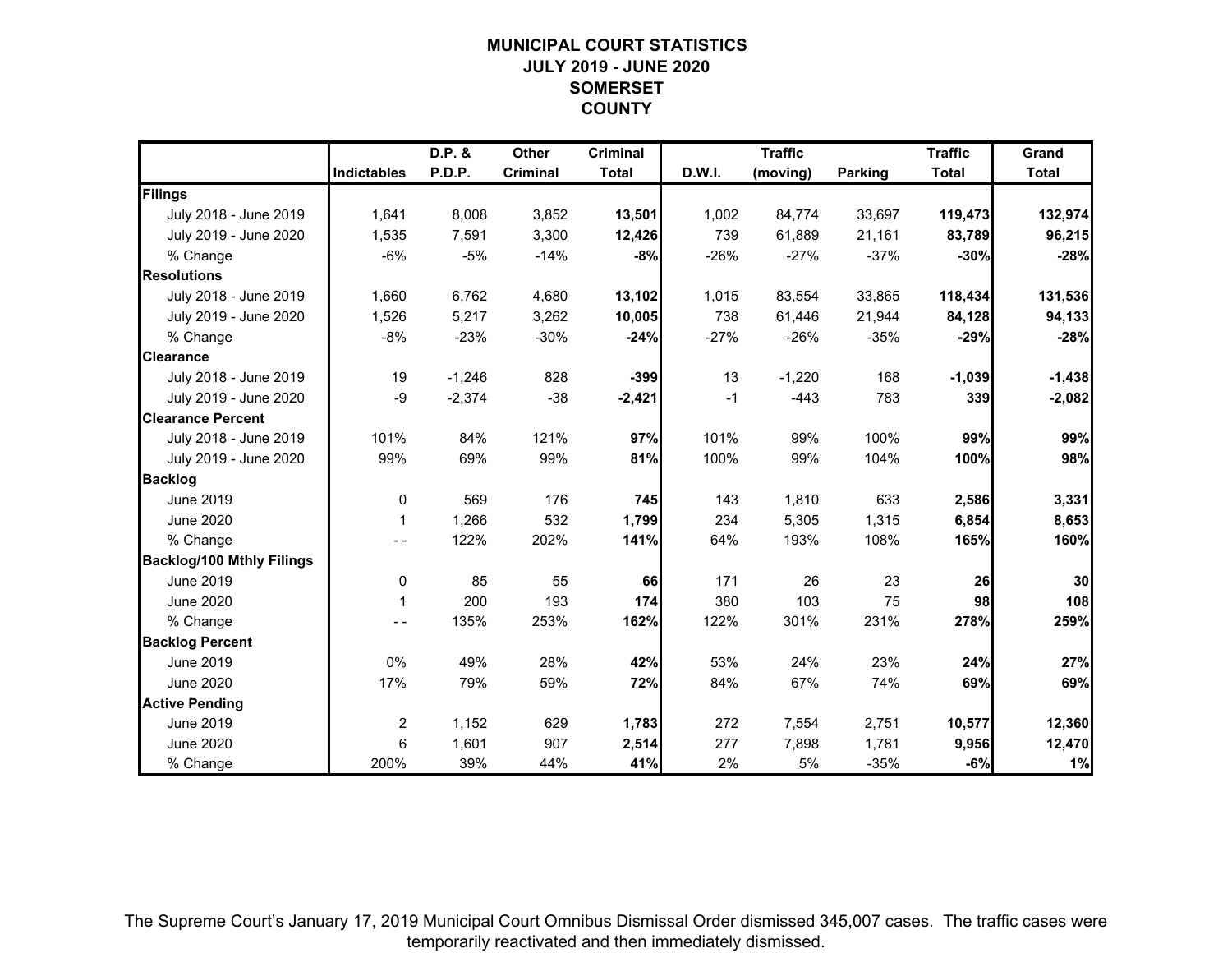# **MUNICIPAL COURT STATISTICSJULY 2019 - JUNE 2020SUSSEXCOUNTY**

|                                  |                    | D.P. &   | <b>Other</b> | <b>Criminal</b> |        | <b>Traffic</b> |                | <b>Traffic</b> | Grand        |
|----------------------------------|--------------------|----------|--------------|-----------------|--------|----------------|----------------|----------------|--------------|
|                                  | <b>Indictables</b> | P.D.P.   | Criminal     | <b>Total</b>    | D.W.I. | (moving)       | <b>Parking</b> | <b>Total</b>   | <b>Total</b> |
| Filings                          |                    |          |              |                 |        |                |                |                |              |
| July 2018 - June 2019            | 1,222              | 4,041    | 1,532        | 6,795           | 515    | 23,007         | 2,127          | 25,649         | 32,444       |
| July 2019 - June 2020            | 1,181              | 3,743    | 1,489        | 6,413           | 376    | 15,627         | 1,531          | 17,534         | 23,947       |
| % Change                         | $-3%$              | $-7%$    | $-3%$        | $-6%$           | $-27%$ | $-32%$         | $-28%$         | $-32%$         | $-26%$       |
| <b>Resolutions</b>               |                    |          |              |                 |        |                |                |                |              |
| July 2018 - June 2019            | 1,211              | 3,247    | 1,928        | 6,386           | 512    | 23,317         | 2,293          | 26,122         | 32,508       |
| July 2019 - June 2020            | 1,140              | 2,402    | 1,376        | 4,918           | 366    | 15,570         | 1,561          | 17,497         | 22,415       |
| % Change                         | $-6%$              | $-26%$   | $-29%$       | $-23%$          | $-29%$ | $-33%$         | $-32%$         | $-33%$         | $-31%$       |
| <b>Clearance</b>                 |                    |          |              |                 |        |                |                |                |              |
| July 2018 - June 2019            | $-11$              | $-794$   | 396          | $-409$          | $-3$   | 310            | 166            | 473            | 64           |
| July 2019 - June 2020            | $-41$              | $-1,341$ | $-113$       | $-1,495$        | $-10$  | $-57$          | 30             | $-37$          | $-1,532$     |
| <b>Clearance Percent</b>         |                    |          |              |                 |        |                |                |                |              |
| July 2018 - June 2019            | 99%                | 80%      | 126%         | 94%             | 99%    | 101%           | 108%           | 102%           | 100%         |
| July 2019 - June 2020            | 97%                | 64%      | 92%          | 77%             | 97%    | 100%           | 102%           | 100%           | 94%          |
| <b>Backlog</b>                   |                    |          |              |                 |        |                |                |                |              |
| <b>June 2019</b>                 | $\mathbf 0$        | 353      | 86           | 439             | 103    | 664            | 45             | 812            | 1,251        |
| <b>June 2020</b>                 | $\Omega$           | 553      | 241          | 794             | 135    | 1,606          | 96             | 1,837          | 2,631        |
| % Change                         |                    | 57%      | 180%         | 81%             | 31%    | 142%           | 113%           | 126%           | 110%         |
| <b>Backlog/100 Mthly Filings</b> |                    |          |              |                 |        |                |                |                |              |
| June 2019                        | 0                  | 105      | 67           | 78              | 240    | 35             | 25             | 38             | 46           |
| <b>June 2020</b>                 | $\Omega$           | 177      | 194          | 149             | 431    | 123            | 75             | 126            | 132          |
| % Change                         |                    | 69%      | 188%         | 92%             | 80%    | 256%           | 196%           | 231%           | 185%         |
| <b>Backlog Percent</b>           |                    |          |              |                 |        |                |                |                |              |
| <b>June 2019</b>                 | 0%                 | 57%      | 42%          | 53%             | 66%    | 28%            | 29%            | 31%            | 36%          |
| <b>June 2020</b>                 | 0%                 | 70%      | 64%          | 68%             | 78%    | 70%            | 82%            | 71%            | 70%          |
| <b>Active Pending</b>            |                    |          |              |                 |        |                |                |                |              |
| June 2019                        | $\overline{c}$     | 622      | 203          | 827             | 155    | 2,346          | 154            | 2,655          | 3,482        |
| <b>June 2020</b>                 | 1                  | 791      | 379          | 1,171           | 174    | 2,307          | 117            | 2,598          | 3,769        |
| % Change                         | $-50%$             | 27%      | 87%          | 42%             | 12%    | $-2%$          | $-24%$         | $-2%$          | 8%           |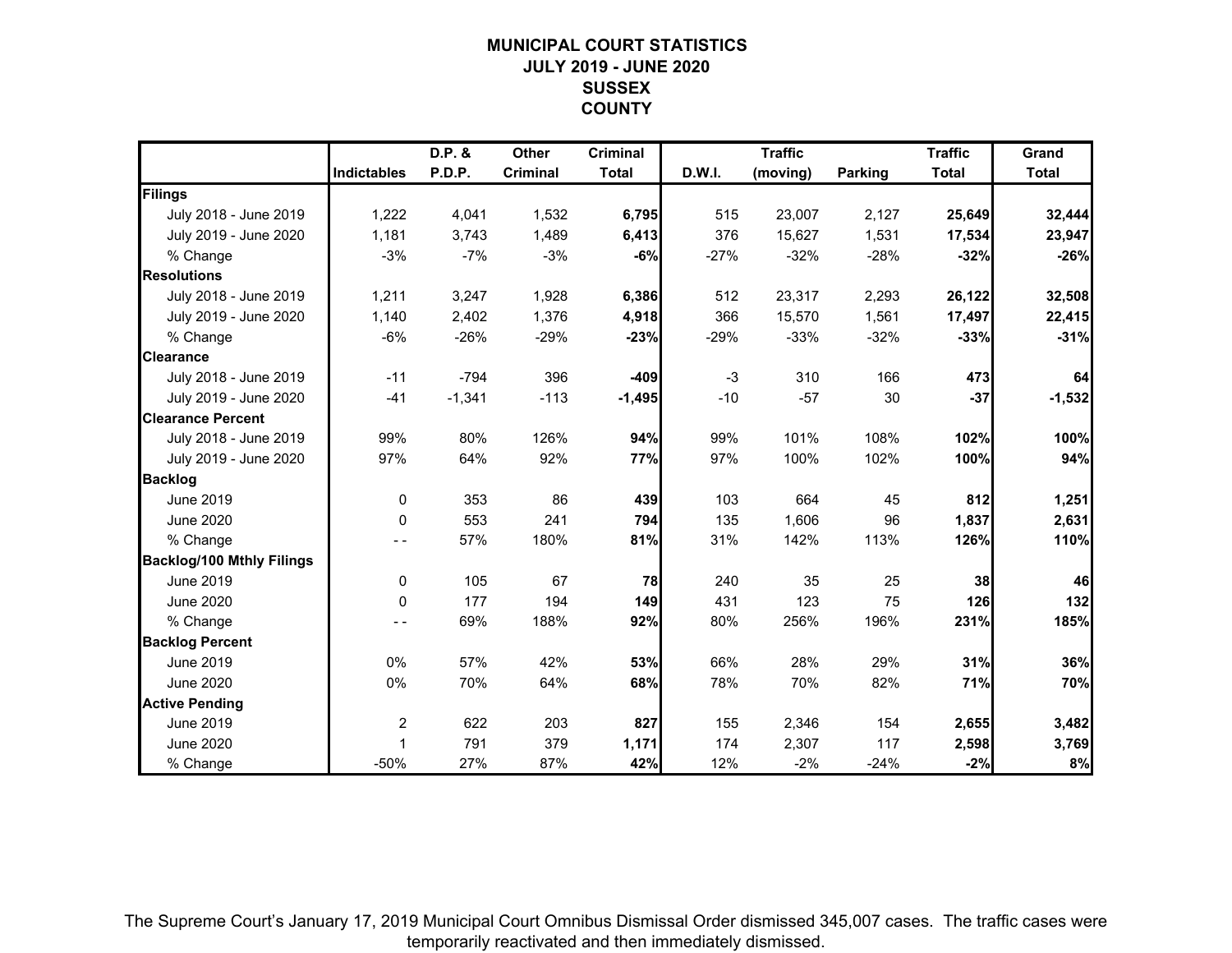# **MUNICIPAL COURT STATISTICSJULY 2019 - JUNE 2020UNIONCOUNTY**

|                                  |                    | D.P. &   | Other           | <b>Criminal</b> |        | <b>Traffic</b> |                | <b>Traffic</b> | Grand        |
|----------------------------------|--------------------|----------|-----------------|-----------------|--------|----------------|----------------|----------------|--------------|
|                                  | <b>Indictables</b> | P.D.P.   | <b>Criminal</b> | <b>Total</b>    | D.W.I. | (moving)       | <b>Parking</b> | <b>Total</b>   | <b>Total</b> |
| Filings                          |                    |          |                 |                 |        |                |                |                |              |
| July 2018 - June 2019            | 8,337              | 21,934   | 9,790           | 40,061          | 1,537  | 205,737        | 211,808        | 419,082        | 459,143      |
| July 2019 - June 2020            | 7.495              | 18,859   | 7,106           | 33,460          | 1,244  | 146,731        | 160,880        | 308,855        | 342,315      |
| % Change                         | $-10%$             | $-14%$   | $-27%$          | $-16%$          | $-19%$ | $-29%$         | $-24%$         | $-26%$         | $-25%$       |
| <b>Resolutions</b>               |                    |          |                 |                 |        |                |                |                |              |
| July 2018 - June 2019            | 8,253              | 17,968   | 13,441          | 39,662          | 1,470  | 200,062        | 223,909        | 425,441        | 465,103      |
| July 2019 - June 2020            | 7,351              | 13,506   | 8,698           | 29,555          | 1,099  | 142,857        | 159,580        | 303,536        | 333,091      |
| % Change                         | $-11%$             | $-25%$   | $-35%$          | $-25%$          | $-25%$ | $-29%$         | $-29%$         | $-29%$         | $-28%$       |
| <b>Clearance</b>                 |                    |          |                 |                 |        |                |                |                |              |
| July 2018 - June 2019            | $-84$              | $-3,966$ | 3,651           | $-399$          | $-67$  | $-5,675$       | 12,101         | 6,359          | 5,960        |
| July 2019 - June 2020            | $-144$             | $-5,353$ | 1,592           | $-3,905$        | $-145$ | $-3,874$       | $-1,300$       | $-5,319$       | $-9,224$     |
| <b>Clearance Percent</b>         |                    |          |                 |                 |        |                |                |                |              |
| July 2018 - June 2019            | 99%                | 82%      | 137%            | 99%             | 96%    | 97%            | 106%           | 102%           | 101%         |
| July 2019 - June 2020            | 98%                | 72%      | 122%            | 88%             | 88%    | 97%            | 99%            | 98%            | 97%          |
| <b>Backlog</b>                   |                    |          |                 |                 |        |                |                |                |              |
| <b>June 2019</b>                 | $\overline{7}$     | 4,411    | 1,882           | 6,300           | 375    | 11,825         | 8,947          | 21,147         | 27,447       |
| June 2020                        | 25                 | 5,810    | 2,461           | 8,296           | 613    | 26,500         | 21,796         | 48,909         | 57,205       |
| % Change                         | 257%               | 32%      | 31%             | 32%             | 63%    | 124%           | 144%           | 131%           | 108%         |
| <b>Backlog/100 Mthly Filings</b> |                    |          |                 |                 |        |                |                |                |              |
| June 2019                        | 1                  | 241      | 231             | 189             | 293    | 69             | 51             | 61             | 72           |
| <b>June 2020</b>                 | 4                  | 370      | 416             | 298             | 591    | 217            | 163            | 190            | 201          |
| % Change                         | 297%               | 53%      | 80%             | 58%             | 102%   | 214%           | 221%           | 214%           | 180%         |
| <b>Backlog Percent</b>           |                    |          |                 |                 |        |                |                |                |              |
| <b>June 2019</b>                 | 22%                | 73%      | 64%             | 70%             | 67%    | 39%            | 33%            | 36%            | 41%          |
| June 2020                        | 32%                | 88%      | 86%             | 87%             | 85%    | 79%            | 79%            | 79%            | 80%          |
| <b>Active Pending</b>            |                    |          |                 |                 |        |                |                |                |              |
| June 2019                        | 32                 | 6,011    | 2,924           | 8,967           | 562    | 30,220         | 27,184         | 57,966         | 66,933       |
| <b>June 2020</b>                 | 78                 | 6,619    | 2,855           | 9,552           | 725    | 33,350         | 27,673         | 61,748         | 71,300       |
| % Change                         | 144%               | 10%      | $-2%$           | 7%              | 29%    | 10%            | 2%             | 7%             | 7%           |